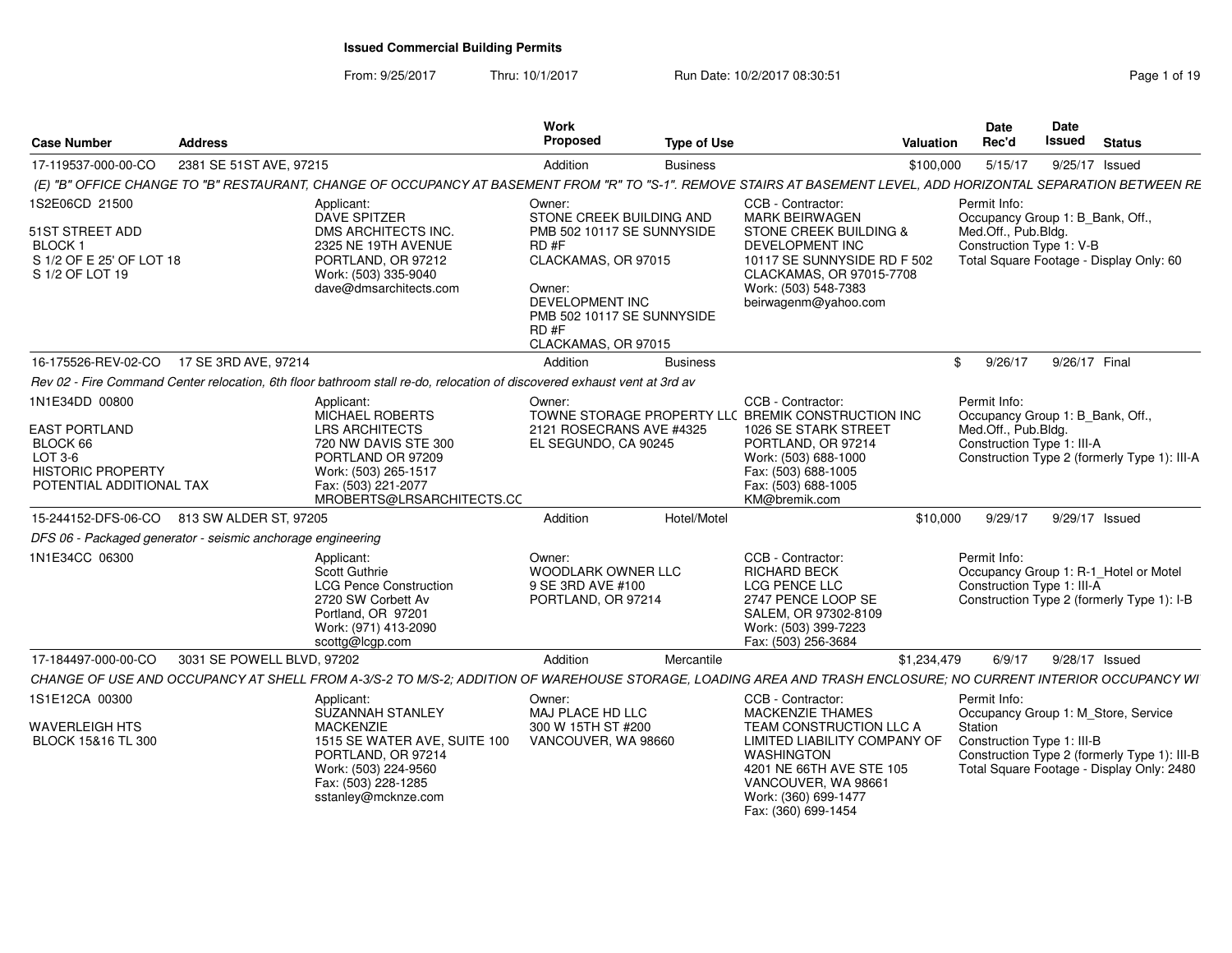From: 9/25/2017Thru: 10/1/2017 **Run Date: 10/2/2017 08:30:51 Page 2 of 19** Page 2 of 19

| <b>Case Number</b>                                                                                                   | <b>Address</b>                |                                                                                                                                                              | Work<br><b>Proposed</b>                                                                              | <b>Type of Use</b> |                                                                                                                                                                                            | Valuation | <b>Date</b><br>Rec'd                                                                             | Date<br>Issued | <b>Status</b>                                              |
|----------------------------------------------------------------------------------------------------------------------|-------------------------------|--------------------------------------------------------------------------------------------------------------------------------------------------------------|------------------------------------------------------------------------------------------------------|--------------------|--------------------------------------------------------------------------------------------------------------------------------------------------------------------------------------------|-----------|--------------------------------------------------------------------------------------------------|----------------|------------------------------------------------------------|
| 17-211939-000-00-CO                                                                                                  | 337 SW ALDER ST               |                                                                                                                                                              | Addition                                                                                             | Utility            |                                                                                                                                                                                            | \$15,000  | 7/28/17                                                                                          | 9/25/17 Issued |                                                            |
|                                                                                                                      |                               | UPGRADE AN EXISTING WCF ON A PARKING GARAGE, REPLACEMENT (5) RRHS AND ADD (5) RRHS                                                                           |                                                                                                      |                    |                                                                                                                                                                                            |           |                                                                                                  |                |                                                            |
| 1N1E34CD 09000A1<br><b>PORTLAND</b><br>BLOCK 48<br><b>LOT 5-8</b><br>IMPS ONLY SEE R246082 (R66770-5810) FOR<br>LAND |                               | Applicant:<br><b>TOM MCAULIFFE</b><br>FDH VELOCITEL<br>4004 KRUSE WAY PL #220<br>LAKE OSWEGO, OR 97035<br>Work: (503) 936-0002<br>TOM.MCAULIFFE@FDHVELOCITEL | Owner:<br>MARK CENTRAL PLAZA LLC<br>111 SW COLUMBIA ST #1380<br>PORTLAND, OR 97201                   |                    | CCB - Contractor:<br><b>VELOCITEL INC</b><br>1033 SKOKIE BLVD STE 320<br>NORTHBROOK, IL 60062<br>Work: (224) 757-0001<br>Fax: (949) 553-3919                                               |           |                                                                                                  |                |                                                            |
| 17-144837-000-00-CO                                                                                                  | 4224 SE HAWTHORNE BLVD, 97215 |                                                                                                                                                              | Addition                                                                                             | Utility            |                                                                                                                                                                                            | \$10,000  | 4/3/17                                                                                           | 9/26/17 Issued |                                                            |
|                                                                                                                      |                               | REMOVE AND REPLACE ALL BUT THREE ANTENNAS AND EQUPMENT ON EXISTING MONOPOLE                                                                                  |                                                                                                      |                    |                                                                                                                                                                                            |           |                                                                                                  |                |                                                            |
| 1S2E06CB 18500<br>HAWTHORNE AVE ADD<br>BLOCK 3<br>LOT 7&8                                                            |                               | Applicant:<br><b>MIKE UNGER</b><br><b>ACOM CONSULTING</b><br>PO BOX 2534<br>WHITE SALMON WA 98672<br>Work: (206) 604-5538<br>MIKE.UNGER@ACOMCONSULTING       | Owner:<br>KITTERY PROPERTIES LLC<br>13355 SW VIOLET CT<br>BEAVERTON, OR 97008                        |                    | CCB - Contractor:<br><b>MIKE BENNETT</b><br>MONTI ELECTRIC INC<br><b>PO BOX 220</b><br>TROUTDALE, OR 97060<br>Work: (503) 491-4909<br>Fax: (503) 665-7200<br>mbennett@montielectric.net    |           | Permit Info:<br>Occupancy Group 1: U_Private<br>Garage\Utility Misc.<br>Construction Type 1: V-B |                |                                                            |
| Total # of CO Addition permits issued: 6                                                                             |                               |                                                                                                                                                              |                                                                                                      |                    |                                                                                                                                                                                            |           |                                                                                                  |                | Total valuation of CO Addition permits issued: \$1,369,479 |
| 17-231183-000-00-CO                                                                                                  | 2226 NW HOYT ST, 97210        |                                                                                                                                                              | Alteration                                                                                           |                    | Apartments/Condos (3 or more units)                                                                                                                                                        | \$2,000   | 8/28/17                                                                                          | 9/25/17 Issued |                                                            |
| <b>FIRE ESCAPE TESTING FOR CERTIFICATION</b>                                                                         |                               |                                                                                                                                                              |                                                                                                      |                    |                                                                                                                                                                                            |           |                                                                                                  |                |                                                            |
| 1N1E33BD 16900<br>KINGS 2ND ADD<br>BLOCK 17<br>LOT <sub>6</sub><br>E 10' OF LOT 7                                    |                               | Applicant:<br><b>DONIA BRADEN</b><br>NJP CONSTRUCTION, LLC<br>PO BOX 3804<br>TUALATIN, OR 97062<br>Cell: (503) 502-0396<br>donia@sterling.net                | Owner:<br>STANTON FAMILY INVESTMENTS<br><b>LLC</b><br>3477 NE PEERLESS PL<br>PORTLAND, OR 97232-2555 |                    | CCB - Contractor:<br>NJP CONSTRUCTION LLC<br>PO BOX 3804<br>TUALATIN, OR 97062-3804<br>Work: (503) 780-8534<br>Fax: (503) 293-8372<br>Cellular: (503) 502-0396<br>nateparrish@sterling.net |           |                                                                                                  |                |                                                            |
| 17-231175-000-00-CO                                                                                                  | 2363 SW CEDAR ST, 97205       |                                                                                                                                                              | Alteration                                                                                           |                    | Apartments/Condos (3 or more units)                                                                                                                                                        | \$2,000   | 8/28/17                                                                                          | 9/25/17 Issued |                                                            |
| FIRE ESCAPE TESTING FOR CERTIFICATION                                                                                |                               |                                                                                                                                                              |                                                                                                      |                    |                                                                                                                                                                                            |           |                                                                                                  |                |                                                            |
| 1N1E33CC 02000                                                                                                       |                               | Applicant:<br><b>DONIA BRADEN</b><br>NJP CONSTRUCTION, LLC<br>PO BOX 3804<br>TUALATIN, OR 97062<br>Cell: (503) 502-0396<br>donia@sterling.net                | Owner:<br>THE CARON FAMILY LP<br>0836 SW CURRY ST #1502<br>PORTLAND, OR 97239-4529                   |                    | CCB - Contractor:<br>NJP CONSTRUCTION LLC<br>PO BOX 3804<br>TUALATIN, OR 97062-3804<br>Work: (503) 780-8534<br>Fax: (503) 293-8372<br>Cellular: (503) 502-0396<br>nateparrish@sterling.net |           |                                                                                                  |                |                                                            |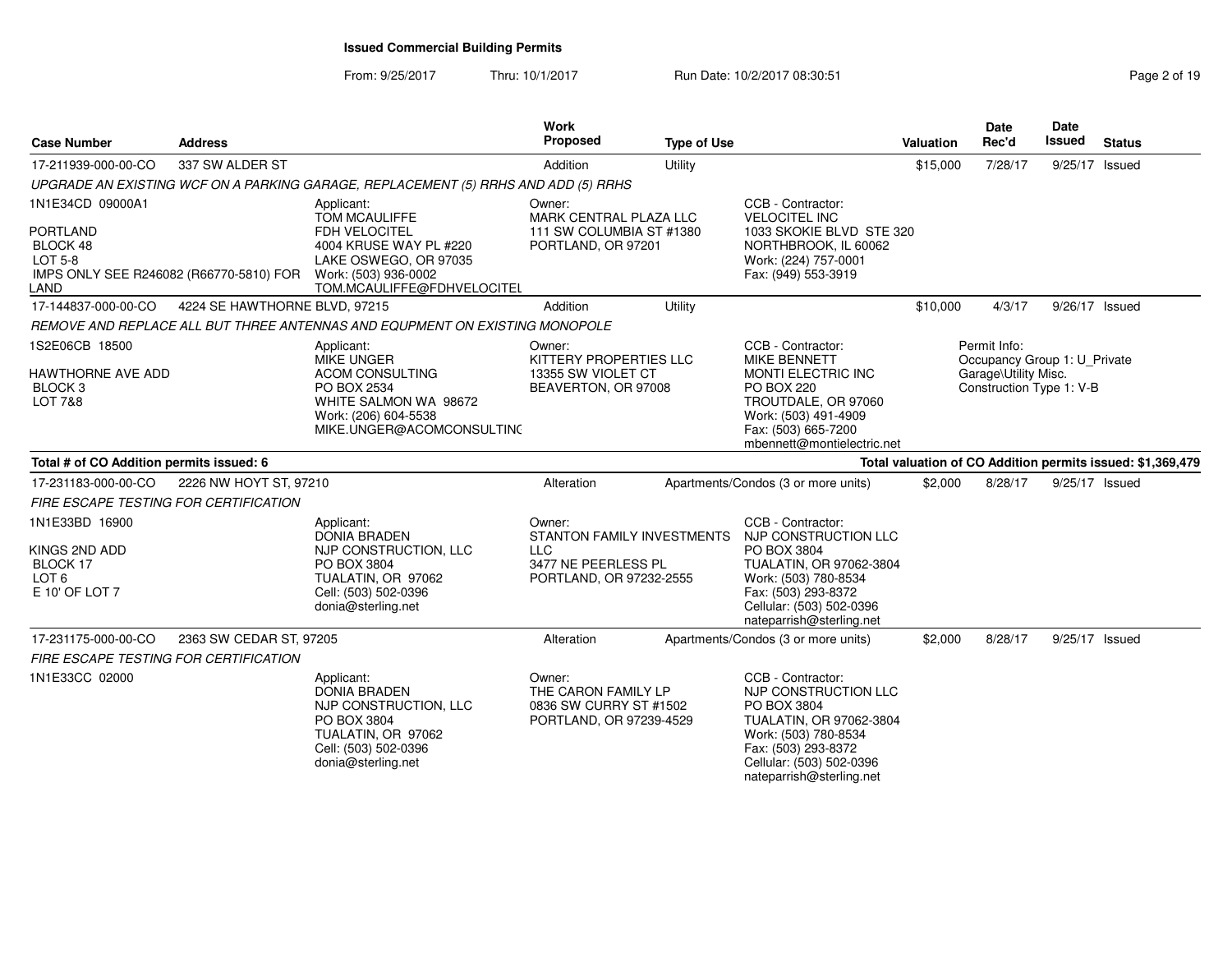From: 9/25/2017Thru: 10/1/2017 Run Date: 10/2/2017 08:30:51

| Page 3 of 19 |  |  |  |
|--------------|--|--|--|
|--------------|--|--|--|

| <b>Case Number</b>                                                         | <b>Address</b>                             |                                                                                                                                                                              | <b>Work</b><br><b>Proposed</b>                                                                                                                                  | <b>Type of Use</b> |                                                                                                                                                                                                  | Valuation | <b>Date</b><br>Rec'd                                                                           | Date<br>Issued | <b>Status</b> |
|----------------------------------------------------------------------------|--------------------------------------------|------------------------------------------------------------------------------------------------------------------------------------------------------------------------------|-----------------------------------------------------------------------------------------------------------------------------------------------------------------|--------------------|--------------------------------------------------------------------------------------------------------------------------------------------------------------------------------------------------|-----------|------------------------------------------------------------------------------------------------|----------------|---------------|
| 17-231169-000-00-CO                                                        | 936 SE 34TH AVE, 97214                     |                                                                                                                                                                              | Alteration                                                                                                                                                      |                    | Apartments/Condos (3 or more units)                                                                                                                                                              | \$2,000   | 8/28/17                                                                                        | 9/25/17 Issued |               |
| FIRE ESCAPE TESTING FOR CERTIFICATION                                      |                                            |                                                                                                                                                                              |                                                                                                                                                                 |                    |                                                                                                                                                                                                  |           |                                                                                                |                |               |
|                                                                            |                                            | Applicant:<br><b>DONIA BRADEN</b><br>NJP CONSTRUCTION, LLC<br>PO BOX 3804<br>TUALATIN, OR 97062<br>Cell: (503) 502-0396<br>donia@sterling.net                                | Owner:<br>TIMOTHY G DOLE<br>1635 NE 50TH AVE<br>PORTLAND, OR 97213-2147<br>Owner:<br>CHRISTINE A DOLE<br>1635 NE 50TH AVE<br>PORTLAND, OR 97213-2147            |                    | CCB - Contractor:<br>NJP CONSTRUCTION LLC<br>PO BOX 3804<br>TUALATIN, OR 97062-3804<br>Work: (503) 780-8534<br>Fax: (503) 293-8372<br>Cellular: (503) 502-0396<br>nateparrish@sterling.net       |           |                                                                                                |                |               |
| 17-246685-000-00-CO                                                        | 4545 NE 125TH PL, 97230                    |                                                                                                                                                                              | Alteration                                                                                                                                                      |                    | Apartments/Condos (3 or more units)                                                                                                                                                              | \$3,200   | 9/26/17                                                                                        | 9/26/17 Issued |               |
| REPLACE DECKS LIKE FOR LIKE UNITS 127                                      |                                            |                                                                                                                                                                              |                                                                                                                                                                 |                    |                                                                                                                                                                                                  |           |                                                                                                |                |               |
| 1N2E23BC 01500<br><b>STONEHURST</b><br>BLOCK <sub>2</sub><br>LOT 1 TL 1500 |                                            | Applicant:<br><b>LINDSAY THORNTON</b><br>CREATIVE CONTRACTING INC<br>25027 SE HWY 224<br>BORING, OR 97009<br>Work: (503) 407-1447<br>CREATIVEINC2001@YAHOO.COM               | Owner:<br>LATITUDE 4545 NE 125TH<br>350 S BEVERLY DR #300<br>BEVERLY HILLS, CA 90212<br>Owner:<br>PLACE LLC<br>350 S BEVERLY DR #300<br>BEVERLY HILLS, CA 90212 |                    | CCB - Contractor:<br><b>LINDSAY THORNTON</b><br>CREATIVE CONTRACTING INC<br>25027 SE HWY 224<br><b>BORING, OR 97009</b><br>Work: (503) 407-1447<br>CREATIVEINC2001@YAHOO.COM                     |           | Permit Info:<br>Occupancy Group 1: R-2 Residential<br>Multi-family<br>Construction Type 1: V-B |                |               |
| 17-241535-000-00-CO                                                        | 8136 SE MILL ST                            |                                                                                                                                                                              | Alteration                                                                                                                                                      |                    | Apartments/Condos (3 or more units)                                                                                                                                                              | \$3,500   | 9/29/17                                                                                        | 9/29/17 Issued |               |
|                                                                            | REPLACE LANDING AND STAIRS - LIKE FOR LIKE |                                                                                                                                                                              |                                                                                                                                                                 |                    |                                                                                                                                                                                                  |           |                                                                                                |                |               |
| 1S2E05DA 06500                                                             |                                            | Applicant:<br><b>LINDSAY THORNTON</b><br><b>CREATIVE CONTRACTING INC</b><br>25027 SE HWY 224<br><b>BORING, OR 97009</b><br>Work: (503) 407-1447<br>CREATIVEINC2001@YAHOO.COM | Owner:<br>5353 COLLEGE AVE<br>OAKLAND, CA 94618                                                                                                                 |                    | CCB - Contractor:<br>CONNERY PLACE PARTNERS LLC LINDSAY THORNTON<br>CREATIVE CONTRACTING INC<br>25027 SE HWY 224<br><b>BORING, OR 97009</b><br>Work: (503) 407-1447<br>CREATIVEINC2001@YAHOO.COM |           | Permit Info:<br>Occupancy Group 1: R-2 Residential<br>Multi-family                             |                |               |
| 17-247567-000-00-CO                                                        | 2818 SE COLT DR, 97202                     |                                                                                                                                                                              | Alteration                                                                                                                                                      |                    | Apartments/Condos (3 or more units)                                                                                                                                                              | \$1,000   | 9/29/17                                                                                        | 9/29/17 Issued |               |
| <b>REPAIR SIDING.</b>                                                      |                                            |                                                                                                                                                                              |                                                                                                                                                                 |                    |                                                                                                                                                                                                  |           |                                                                                                |                |               |
| 1S1E13B 00200                                                              |                                            | Applicant:<br><b>EMMANUEL IKEJIANI</b><br><b>FLOW DESIGN STUDIOS LLC</b><br>333 NW 5TH AVE<br>PORTLAND OR 97209<br>Work: (971) 238-0911<br>MANI@FLOWDS.COM                   | Owner:<br>PRIME WIMBLEDON SPE LLC<br>50 CALIFORNIA ST #2525<br>SAN FRANCISCO, CA 94111-4783                                                                     |                    | CCB - Contractor:<br>AFFORDABLE NORTHWEST<br>CONTRACTORS INC<br>PO BOX 20395<br>PORTLAND, OR 97294<br>Work: (503) 423-7754                                                                       |           | Permit Info:<br>Occupancy Group 1: R-2 Residential<br>Multi-family<br>Construction Type 1: V-B |                |               |
| 17-247562-000-00-CO<br>REPAIR SIDING.                                      | 2810 SE COLT DR, 97202                     |                                                                                                                                                                              | Alteration                                                                                                                                                      |                    | Apartments/Condos (3 or more units)                                                                                                                                                              | \$1,000   | 9/29/17                                                                                        | 9/29/17 Issued |               |
| 1S1E13B 00200                                                              |                                            | Applicant:<br><b>EMMANUEL IKEJIANI</b><br><b>FLOW DESIGN STUDIOS LLC</b><br>333 NW 5TH AVE<br>PORTLAND OR 97209<br>Work: (971) 238-0911<br>MANI@FLOWDS.COM                   | Owner:<br>PRIME WIMBLEDON SPE LLC<br>50 CALIFORNIA ST #2525<br>SAN FRANCISCO, CA 94111-4783                                                                     |                    | CCB - Contractor:<br>AFFORDABLE NORTHWEST<br>CONTRACTORS INC<br>PO BOX 20395<br>PORTLAND, OR 97294<br>Work: (503) 423-7754                                                                       |           | Permit Info:<br>Occupancy Group 1: R-2 Residential<br>Multi-family<br>Construction Type 1: V-B |                |               |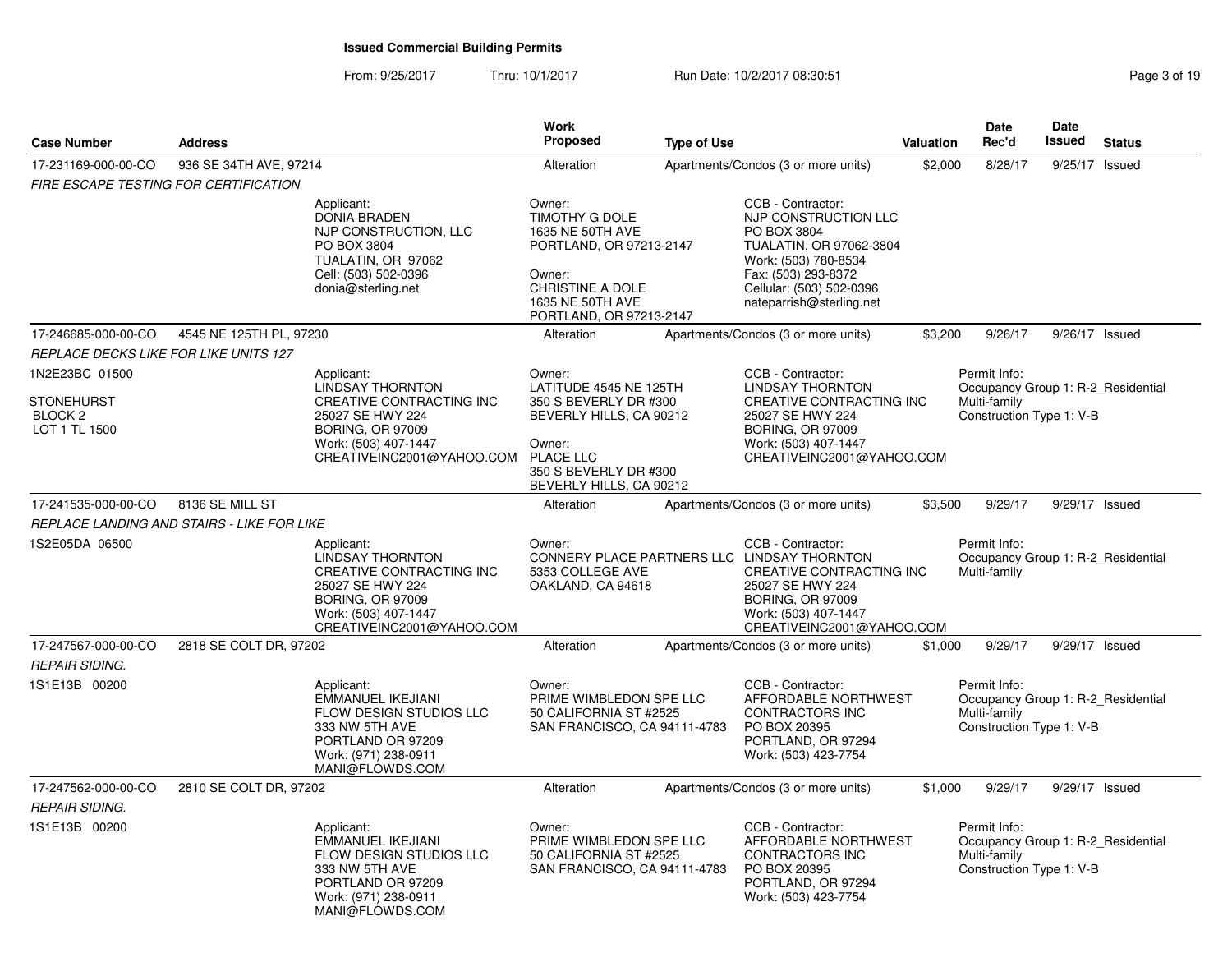From: 9/25/2017Thru: 10/1/2017 **Run Date: 10/2/2017 08:30:51 Page 4 of 19** Page 4 of 19

| <b>Case Number</b>                                                         | <b>Address</b>           |                                                                                                                                                                                         | Work<br>Proposed                                                                                                                                                              | <b>Type of Use</b> |                                                                                                                                                                                   | Valuation | <b>Date</b><br>Rec'd                                                                           | Date<br><b>Issued</b> | <b>Status</b> |
|----------------------------------------------------------------------------|--------------------------|-----------------------------------------------------------------------------------------------------------------------------------------------------------------------------------------|-------------------------------------------------------------------------------------------------------------------------------------------------------------------------------|--------------------|-----------------------------------------------------------------------------------------------------------------------------------------------------------------------------------|-----------|------------------------------------------------------------------------------------------------|-----------------------|---------------|
| 17-248219-000-00-CO                                                        | 3645 SE 33RD PL, 97202   |                                                                                                                                                                                         | Alteration                                                                                                                                                                    |                    | Apartments/Condos (3 or more units)                                                                                                                                               | \$75,000  | 9/29/17                                                                                        | 9/29/17 Issued        |               |
|                                                                            |                          | REPLACE FIRE DAMAGED ROOF TRUSSES WALL AND FLOOR FRAMING AND MATCH EXISTING                                                                                                             |                                                                                                                                                                               |                    |                                                                                                                                                                                   |           |                                                                                                |                       |               |
|                                                                            |                          | Applicant:<br><b>KYLE KRUGER</b><br>TM RIPPEY CONSULTING<br><b>ENGINEERS</b><br>7650 SW BEVELAND ST SUITE 100<br><b>TIGARD OR 97223</b><br>Work: (503) 443-3900<br>kkruger@tmrippey.com | Owner:<br>MARK EKLUND PROPERTIES LLC<br>1322 SE LEXINGTON ST<br>PORTLAND, OR 97202                                                                                            |                    | CCB - Contractor:<br>OREGON HOME IMPROVEMENT<br>CO INC<br>17255 PILKINGTON RD<br>LAKE OSWEGO, OR 97035-8595<br>Work: (503) 635-6248<br>Fax: (503) 636-7183                        |           | Permit Info:<br>Occupancy Group 1: R-2 Residential<br>Multi-family<br>Construction Type 1: V-B |                       |               |
| 17-230080-DFS-01-CO                                                        | 9823 NE GLISAN ST, 97220 |                                                                                                                                                                                         | Alteration                                                                                                                                                                    |                    | Apartments/Condos (3 or more units)                                                                                                                                               | \$2,000   | 9/27/17                                                                                        | 9/27/17 Issued        |               |
| DFS - ROOF TRUSSES.                                                        |                          |                                                                                                                                                                                         |                                                                                                                                                                               |                    |                                                                                                                                                                                   |           |                                                                                                |                       |               |
| 1N2E33AD 04400<br>SECTION 33 1N 2E<br>TL 4400 0.97 ACRES                   |                          | Applicant:<br>RAPHAEL GOODBLATT<br>AHHA ARCHITECT INC<br>615 SE ALDER ST, SUITE 203<br>PORTLAND, OR 97214<br>Work: (503) 734-8210<br>RAG@AHHAPDX.COM                                    | Owner:<br><b>MOHAMMAD FARHOUD</b><br>661 SE 162ND AVE<br>PORTLAND, OR 97233<br>Owner:<br>CAPE MANOR APARTMENT INC<br><b>FARHOUD</b><br>661 SE 162ND AVE<br>PORTLAND, OR 97233 |                    | CCB - Contractor:<br><b>CRAIG A YOUNG</b><br>PINACLE CONSTRUCTION INC<br>661 SE 162ND<br>PORTLAND, OR 97233<br>Work: (503) 502-6666<br>Fax: (503) 257-4591<br>Fax: (503) 646-1037 |           | Permit Info:<br>Occupancy Group 1: R-2_Residential<br>Multi-family<br>Construction Type 1: V-B |                       |               |
| 17-246692-000-00-CO                                                        | 4545 NE 125TH PL, 97230  |                                                                                                                                                                                         | Alteration                                                                                                                                                                    |                    | Apartments/Condos (3 or more units)                                                                                                                                               | \$3,200   | 9/26/17                                                                                        | 9/26/17 Issued        |               |
| REPLACE DECKS LIKE FOR LIKE UNITS 96                                       |                          |                                                                                                                                                                                         |                                                                                                                                                                               |                    |                                                                                                                                                                                   |           |                                                                                                |                       |               |
| 1N2E23BC 01500<br><b>STONEHURST</b><br>BLOCK <sub>2</sub><br>LOT 1 TL 1500 |                          | Applicant:<br><b>LINDSAY THORNTON</b><br>CREATIVE CONTRACTING INC<br>25027 SE HWY 224<br><b>BORING, OR 97009</b><br>Work: (503) 407-1447<br>CREATIVEINC2001@YAHOO.COM                   | Owner:<br>LATITUDE 4545 NE 125TH<br>350 S BEVERLY DR #300<br>BEVERLY HILLS, CA 90212<br>Owner:<br><b>PLACE LLC</b><br>350 S BEVERLY DR #300<br>BEVERLY HILLS, CA 90212        |                    | CCB - Contractor:<br><b>LINDSAY THORNTON</b><br>CREATIVE CONTRACTING INC<br>25027 SE HWY 224<br><b>BORING, OR 97009</b><br>Work: (503) 407-1447<br>CREATIVEINC2001@YAHOO.COM      |           | Permit Info:<br>Occupancy Group 1: R-2_Residential<br>Multi-family<br>Construction Type 1: V-B |                       |               |
| 17-246689-000-00-CO                                                        | 4545 NE 125TH PL, 97230  |                                                                                                                                                                                         | Alteration                                                                                                                                                                    |                    | Apartments/Condos (3 or more units)                                                                                                                                               | \$3,200   | 9/26/17                                                                                        | 9/26/17 Issued        |               |
| REPLACE DECKS LIKE FOR LIKE UNITS 131                                      |                          |                                                                                                                                                                                         |                                                                                                                                                                               |                    |                                                                                                                                                                                   |           |                                                                                                |                       |               |
| 1N2E23BC 01500<br><b>STONEHURST</b><br><b>BLOCK 2</b><br>LOT 1 TL 1500     |                          | Applicant:<br>LINDSAY THORNTON<br>CREATIVE CONTRACTING INC<br>25027 SE HWY 224<br><b>BORING, OR 97009</b><br>Work: (503) 407-1447<br>CREATIVEINC2001@YAHOO.COM                          | Owner:<br>LATITUDE 4545 NE 125TH<br>350 S BEVERLY DR #300<br>BEVERLY HILLS, CA 90212<br>Owner:<br><b>PLACE LLC</b><br>350 S BEVERLY DR #300<br>BEVERLY HILLS, CA 90212        |                    | CCB - Contractor:<br><b>LINDSAY THORNTON</b><br>CREATIVE CONTRACTING INC<br>25027 SE HWY 224<br><b>BORING, OR 97009</b><br>Work: (503) 407-1447<br>CREATIVEINC2001@YAHOO.COM      |           | Permit Info:<br>Occupancy Group 1: R-2_Residential<br>Multi-family<br>Construction Type 1: V-B |                       |               |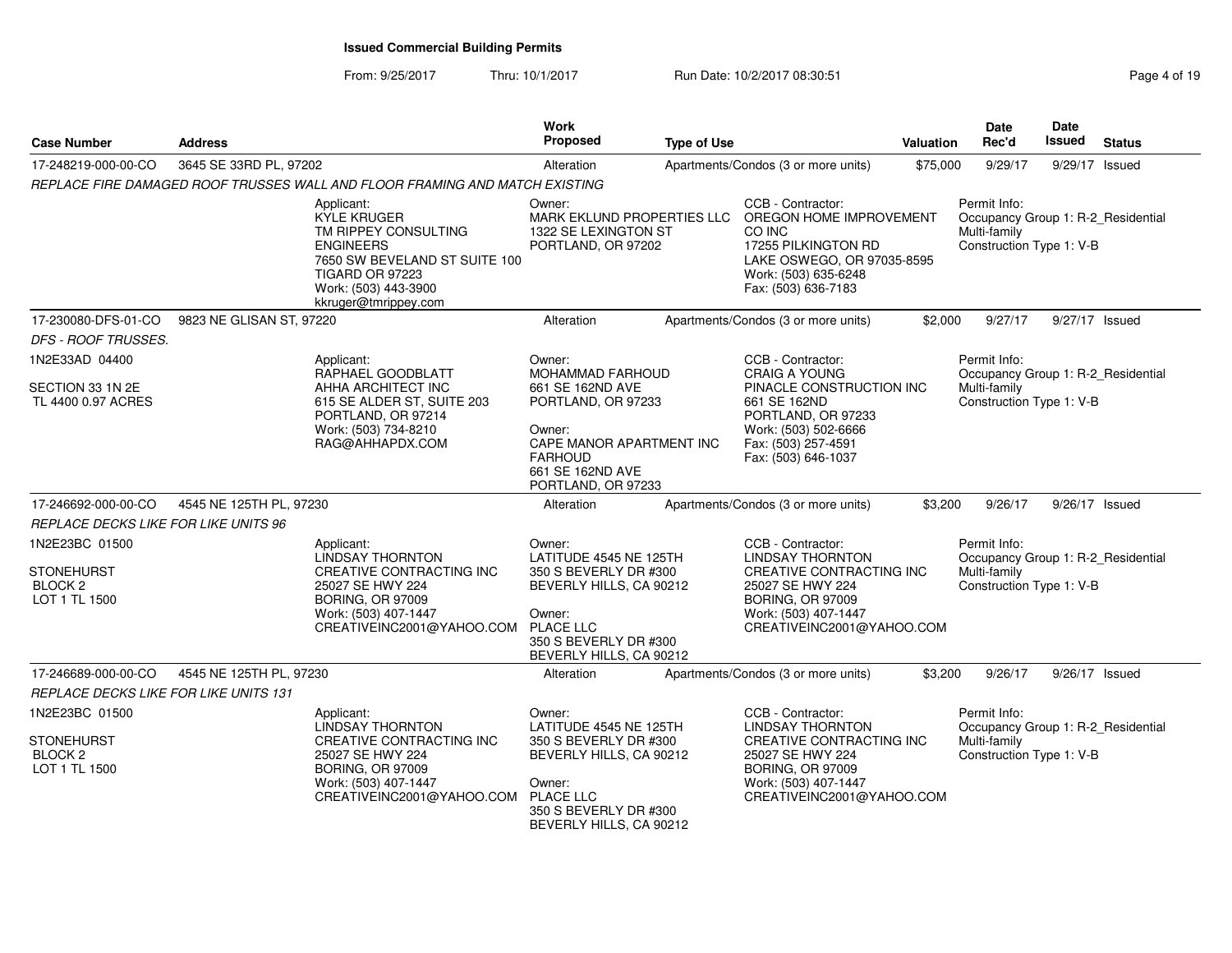From: 9/25/2017Thru: 10/1/2017 **Run Date: 10/2/2017 08:30:51 Pag F Pag** 

| Page 5 of 19 |  |  |
|--------------|--|--|
|--------------|--|--|

| <b>Case Number</b>                                       | <b>Address</b>                                                                                                                                   | Work<br>Proposed                                                                                                                                             | <b>Type of Use</b> |                                                                                                                                                                                                                                            | Valuation | Date<br>Rec'd                                                                  | Date<br><b>Issued</b> | <b>Status</b> |
|----------------------------------------------------------|--------------------------------------------------------------------------------------------------------------------------------------------------|--------------------------------------------------------------------------------------------------------------------------------------------------------------|--------------------|--------------------------------------------------------------------------------------------------------------------------------------------------------------------------------------------------------------------------------------------|-----------|--------------------------------------------------------------------------------|-----------------------|---------------|
| 17-246678-000-00-CO                                      | 4545 NE 125TH PL, 97230                                                                                                                          | Alteration                                                                                                                                                   |                    | Apartments/Condos (3 or more units)                                                                                                                                                                                                        | \$6,400   | 9/26/17                                                                        | 9/26/17 Issued        |               |
|                                                          | REPLACE DECKS LIKE FOR LIKE UNITS 137, 139                                                                                                       |                                                                                                                                                              |                    |                                                                                                                                                                                                                                            |           |                                                                                |                       |               |
| 1N2E23BC 01500                                           | Applicant:                                                                                                                                       | Owner:                                                                                                                                                       |                    | CCB - Contractor:                                                                                                                                                                                                                          |           | Permit Info:                                                                   |                       |               |
| <b>STONEHURST</b><br>BLOCK <sub>2</sub><br>LOT 1 TL 1500 | LINDSAY THORNTON<br>CREATIVE CONTRACTING INC<br>25027 SE HWY 224<br><b>BORING, OR 97009</b><br>Work: (503) 407-1447<br>CREATIVEINC2001@YAHOO.COM | LATITUDE 4545 NE 125TH<br>350 S BEVERLY DR #300<br>BEVERLY HILLS, CA 90212<br>Owner:<br><b>PLACE LLC</b><br>350 S BEVERLY DR #300<br>BEVERLY HILLS, CA 90212 |                    | <b>LINDSAY THORNTON</b><br>CREATIVE CONTRACTING INC<br>25027 SE HWY 224<br><b>BORING, OR 97009</b><br>Work: (503) 407-1447<br>CREATIVEINC2001@YAHOO.COM                                                                                    |           | Occupancy Group 1: R-2_Residential<br>Multi-family<br>Construction Type 1: V-B |                       |               |
| 17-240300-000-00-CO                                      | 2830 SE COLT DR, 97202                                                                                                                           | Alteration                                                                                                                                                   |                    | Apartments/Condos (3 or more units)                                                                                                                                                                                                        | \$200     | 9/26/17                                                                        | 9/26/17 Issued        |               |
|                                                          | REPAIR AND REPLACE SECTION OF HAND RAILS, TOP RAILS, AND POSTS.                                                                                  |                                                                                                                                                              |                    |                                                                                                                                                                                                                                            |           |                                                                                |                       |               |
|                                                          | Applicant:<br>PRIME WIMBLEDON SPE LLC<br>50 CALIFORNIA ST #2525<br>SAN FRANCISCO, CA 94111-4783                                                  | Owner:<br>PRIME WIMBLEDON SPE LLC<br>50 CALIFORNIA ST #2525<br>SAN FRANCISCO, CA 94111-4783                                                                  |                    | CCB - Contractor:<br><b>ISRAEL RODRIGUEZ</b><br><b>FULCRUM CONSTRUCTION &amp;</b><br><b>BUILDING SERVICES LLC</b><br><b>PO BOX 706</b><br>BEAVERTON, OR 97075<br>Work: (503) 939-9394<br>Cellular: (503) 939-5739<br>israel@fulcrumpdx.com |           |                                                                                |                       |               |
| 17-240296-000-00-CO                                      | 2830 SE COLT DR, 97202                                                                                                                           | Alteration                                                                                                                                                   |                    | Apartments/Condos (3 or more units)                                                                                                                                                                                                        | \$200     | 9/26/17                                                                        | 9/26/17 Issued        |               |
|                                                          | REPAIR AND REPLACE SECTION OF HAND RAILS, TOP RAILS, AND POSTS.                                                                                  |                                                                                                                                                              |                    |                                                                                                                                                                                                                                            |           |                                                                                |                       |               |
|                                                          | Applicant:<br>PRIME WIMBLEDON SPE LLC<br>50 CALIFORNIA ST #2525<br>SAN FRANCISCO, CA 94111-4783                                                  | Owner:<br>PRIME WIMBLEDON SPE LLC<br>50 CALIFORNIA ST #2525<br>SAN FRANCISCO, CA 94111-4783                                                                  |                    | CCB - Contractor:<br><b>ISRAEL RODRIGUEZ</b><br><b>FULCRUM CONSTRUCTION &amp;</b><br><b>BUILDING SERVICES LLC</b><br><b>PO BOX 706</b><br>BEAVERTON, OR 97075<br>Work: (503) 939-9394<br>Cellular: (503) 939-5739<br>israel@fulcrumpdx.com |           |                                                                                |                       |               |
| 17-240290-000-00-CO                                      | 2830 SE COLT DR, 97202                                                                                                                           | Alteration                                                                                                                                                   |                    | Apartments/Condos (3 or more units)                                                                                                                                                                                                        | \$200     | 9/26/17                                                                        | 9/26/17 Issued        |               |
|                                                          | REPAIR AND REPLACE SECTION OF HAND RAILS, TOP RAILS, AND POSTS.                                                                                  |                                                                                                                                                              |                    |                                                                                                                                                                                                                                            |           |                                                                                |                       |               |
|                                                          | Applicant:<br>PRIME WIMBLEDON SPE LLC<br>50 CALIFORNIA ST #2525<br>SAN FRANCISCO, CA 94111-4783                                                  | Owner:<br>PRIME WIMBLEDON SPE LLC<br>50 CALIFORNIA ST #2525<br>SAN FRANCISCO, CA 94111-4783                                                                  |                    | CCB - Contractor:<br><b>ISRAEL RODRIGUEZ</b><br><b>FULCRUM CONSTRUCTION &amp;</b><br><b>BUILDING SERVICES LLC</b><br>PO BOX 706<br>BEAVERTON, OR 97075<br>Work: (503) 939-9394<br>Cellular: (503) 939-5739<br>israel@fulcrumpdx.com        |           |                                                                                |                       |               |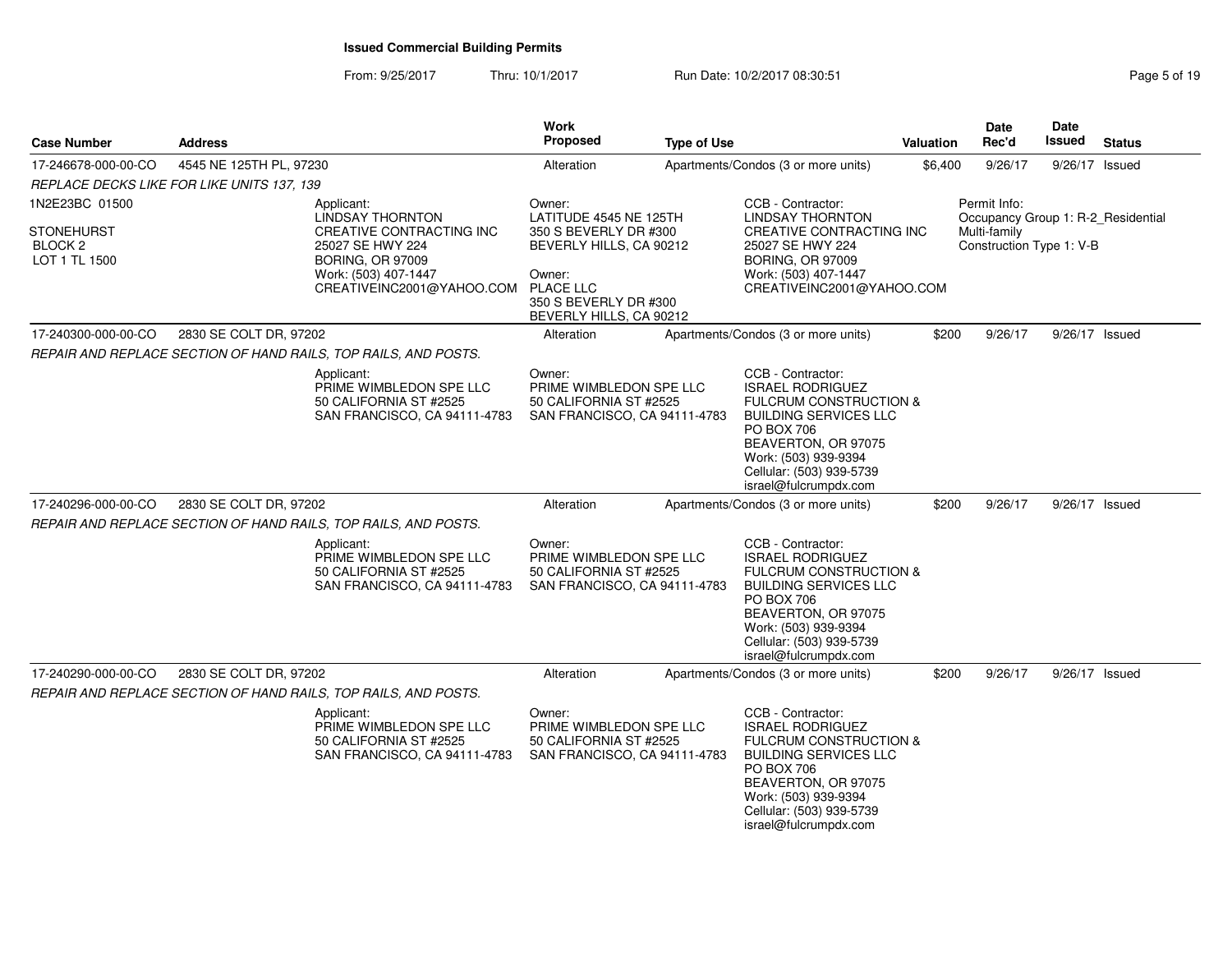From: 9/25/2017Thru: 10/1/2017 **Run Date: 10/2/2017 08:30:51 Page 6 of 19 Page 6 of 19** 

| <b>Case Number</b>                                                  | <b>Address</b>                 |                                                                                                                                                   | <b>Work</b><br>Proposed                                                                                                | <b>Type of Use</b> |                                                                                                                                                                                                                                            | <b>Valuation</b> | <b>Date</b><br>Rec'd                                            | Date<br><b>Issued</b> | <b>Status</b>                           |
|---------------------------------------------------------------------|--------------------------------|---------------------------------------------------------------------------------------------------------------------------------------------------|------------------------------------------------------------------------------------------------------------------------|--------------------|--------------------------------------------------------------------------------------------------------------------------------------------------------------------------------------------------------------------------------------------|------------------|-----------------------------------------------------------------|-----------------------|-----------------------------------------|
| 17-240284-000-00-CO                                                 | 2830 SE COLT DR, 97202         |                                                                                                                                                   | Alteration                                                                                                             |                    | Apartments/Condos (3 or more units)                                                                                                                                                                                                        | \$200            | 9/26/17                                                         | 9/26/17 Issued        |                                         |
|                                                                     |                                | REPAIR AND REPLACE SECTION OF HAND RAILS, TOP RAILS, AND POSTS.                                                                                   |                                                                                                                        |                    |                                                                                                                                                                                                                                            |                  |                                                                 |                       |                                         |
|                                                                     |                                | Applicant:<br>PRIME WIMBLEDON SPE LLC<br>50 CALIFORNIA ST #2525<br>SAN FRANCISCO, CA 94111-4783                                                   | Owner:<br>PRIME WIMBLEDON SPE LLC<br>50 CALIFORNIA ST #2525<br>SAN FRANCISCO, CA 94111-4783                            |                    | CCB - Contractor:<br><b>ISRAEL RODRIGUEZ</b><br>FULCRUM CONSTRUCTION &<br><b>BUILDING SERVICES LLC</b><br>PO BOX 706<br>BEAVERTON, OR 97075<br>Work: (503) 939-9394<br>Cellular: (503) 939-5739<br>israel@fulcrumpdx.com                   |                  |                                                                 |                       |                                         |
| 17-240265-000-00-CO                                                 | 2830 SE COLT DR, 97202         |                                                                                                                                                   | Alteration                                                                                                             |                    | Apartments/Condos (3 or more units)                                                                                                                                                                                                        | \$200            | 9/26/17                                                         | 9/26/17 Issued        |                                         |
|                                                                     |                                | REPAIR AND REPLACE SECTION OF HAND RAILS, TOP RAILS, AND POSTS.                                                                                   |                                                                                                                        |                    |                                                                                                                                                                                                                                            |                  |                                                                 |                       |                                         |
|                                                                     |                                | Applicant:<br>PRIME WIMBLEDON SPE LLC<br>50 CALIFORNIA ST #2525<br>SAN FRANCISCO, CA 94111-4783                                                   | Owner:<br>PRIME WIMBLEDON SPE LLC<br>50 CALIFORNIA ST #2525<br>SAN FRANCISCO, CA 94111-4783                            |                    | CCB - Contractor:<br><b>ISRAEL RODRIGUEZ</b><br><b>FULCRUM CONSTRUCTION &amp;</b><br><b>BUILDING SERVICES LLC</b><br><b>PO BOX 706</b><br>BEAVERTON, OR 97075<br>Work: (503) 939-9394<br>Cellular: (503) 939-5739<br>israel@fulcrumpdx.com |                  |                                                                 |                       |                                         |
| 17-142080-REV-01-CO                                                 | 4936 NE SKIDMORE ST, 97218     |                                                                                                                                                   | Alteration                                                                                                             | Assembly           |                                                                                                                                                                                                                                            | \$24,500         | 9/25/17                                                         | 9/25/17 Issued        |                                         |
| <b>REVISION TO REINFORCE EXISTING FLOOR BEAMS.</b>                  |                                |                                                                                                                                                   |                                                                                                                        |                    |                                                                                                                                                                                                                                            |                  |                                                                 |                       |                                         |
| 1N2E19CA 04300                                                      |                                | Applicant:<br><b>JASON DIDION</b>                                                                                                                 | Owner:<br>KAGYU CHANGCHUB CHULING                                                                                      |                    |                                                                                                                                                                                                                                            |                  | Permit Info:                                                    |                       | Occupancy Group 1: A-3_Place of Worship |
| IRVINGTON ACREAGE TR<br><b>BLOCK 6 TL 4300</b>                      |                                | RICHARD BROWN ARCHITECT<br>239 NW 13TH AVE RM 305<br>PORTLAND, OR 97209<br>Work: (503) 223-4957<br>DIDION@RBARCH.COM                              | 4936 NE SKIDMORE ST<br>PORTLAND, OR 97218<br>Owner:<br><b>CHURCH CORP</b><br>4936 NE SKIDMORE ST<br>PORTLAND, OR 97218 |                    |                                                                                                                                                                                                                                            |                  | Construction Type 1: V-B                                        |                       |                                         |
| 17-237505-000-00-CO                                                 | 5035 SE MCLOUGHLIN BLVD, 97202 |                                                                                                                                                   | Alteration                                                                                                             | Assembly           |                                                                                                                                                                                                                                            | \$7,500          | 9/26/17                                                         | 9/26/17 Issued        |                                         |
|                                                                     |                                | TENANT IMPROVEMENT FOR AN EXISTING TENANT (SEE PERMIT 17-127358CO) SAWCUT 10'x10' OPENING IN EXISTING CONCRETE WALL BETWEEN GYM AND STORAGE AREA. |                                                                                                                        |                    |                                                                                                                                                                                                                                            |                  |                                                                 |                       |                                         |
| 1S1E14AC 04800<br><b>HOLGATE ADD</b><br>BLOCK 4<br>LOT 7-12 TL 4800 |                                | Applicant:<br><b>SUZI LACIS</b><br>RIVET ATHLETIC CLUB<br>5035 SE MCLOUGHLIN BLVD<br>PORTLAND, OR 97202                                           | Owner:<br>5035 SE MC LOUGHLIN LLC<br>PO BOX 10761<br>PORTLAND, OR 97296-0761                                           |                    | CCB - Contractor:<br>AARONS CUSTOM METAL FAB INC Occupancy Group 1: B_Bank, Off.,<br>PO BOX 20878<br>PORTLAND, OR 97294<br>Work: (503) 251-2681                                                                                            |                  | Permit Info:<br>Med.Off., Pub.Bldg.<br>Construction Type 1: V-B |                       |                                         |
| LAND & IMPS SEE R181764 (R395000791)<br>FOR BILLBOARD               |                                | Work: (408) 886-6181<br>SUZI@RIVET.FIT                                                                                                            |                                                                                                                        |                    | Fax: (503) 251-9096                                                                                                                                                                                                                        |                  |                                                                 |                       |                                         |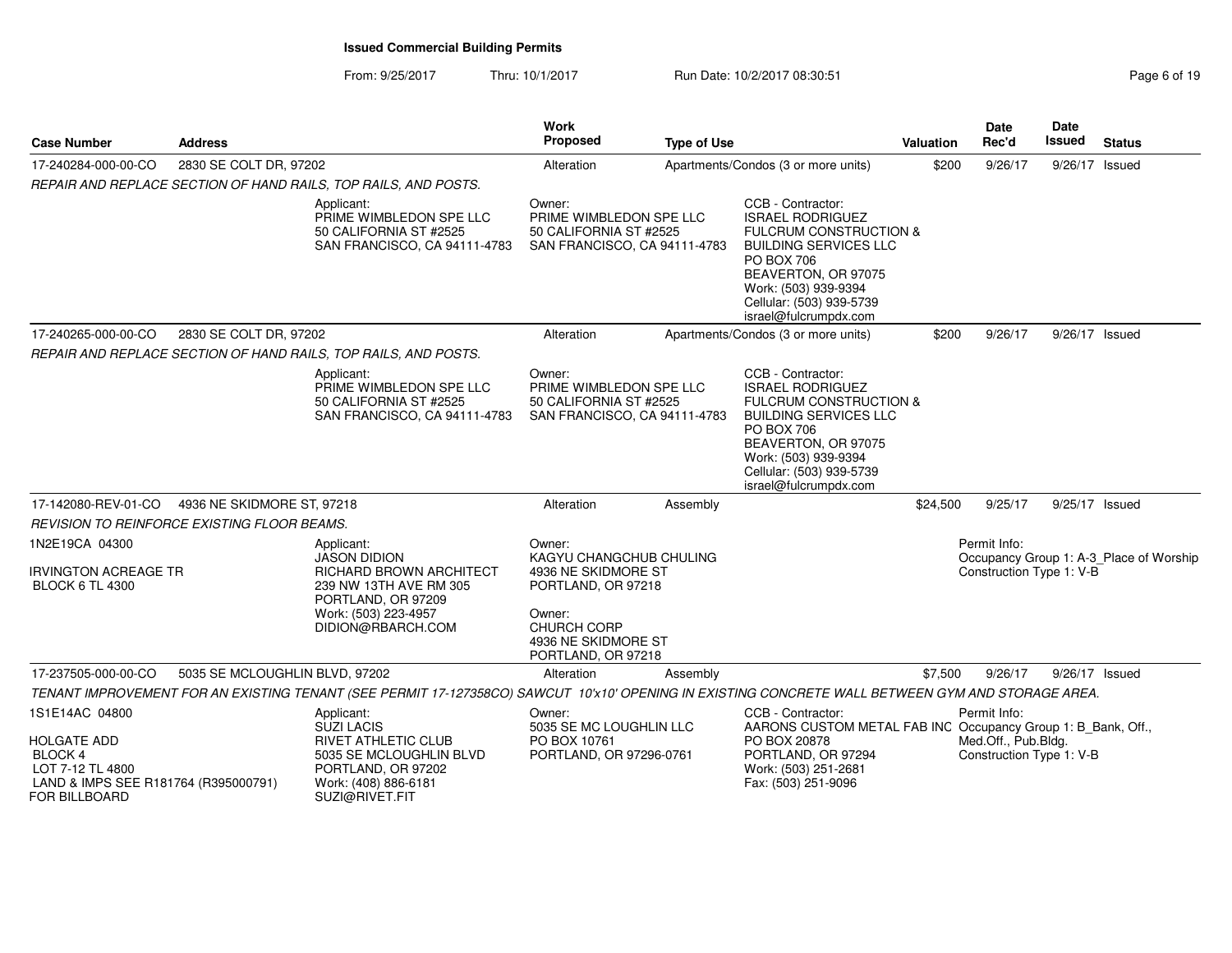From: 9/25/2017Thru: 10/1/2017 **Run Date: 10/2/2017 08:30:51 Page 7 of 19 Page 7 of 19** 

| <b>Case Number</b>                                                        | <b>Address</b>              |                                                                                                                                                                                         | Work<br>Proposed                                                                                                                                                                                  | <b>Type of Use</b> | Valuation                                                                                                                                                                                         | <b>Date</b><br>Rec'd                                                                                  | Date<br>Issued | <b>Status</b>                              |
|---------------------------------------------------------------------------|-----------------------------|-----------------------------------------------------------------------------------------------------------------------------------------------------------------------------------------|---------------------------------------------------------------------------------------------------------------------------------------------------------------------------------------------------|--------------------|---------------------------------------------------------------------------------------------------------------------------------------------------------------------------------------------------|-------------------------------------------------------------------------------------------------------|----------------|--------------------------------------------|
| 17-246847-000-00-CO                                                       | 5026 SE DIVISION ST, 97206  |                                                                                                                                                                                         | Alteration                                                                                                                                                                                        | <b>Business</b>    | \$115,000                                                                                                                                                                                         | 9/27/17                                                                                               | 9/27/17 Issued |                                            |
|                                                                           |                             |                                                                                                                                                                                         |                                                                                                                                                                                                   |                    | NEW TENANT: INTERIOR IMPROVEMENTS TO KITCHEN AND DINING AREAS TO INCLUDE REMOVAL OF TWO NON LOAD BEARING WALLS AND CONSTRUCTION OF NEW PARTITION WALLS. NO C                                      |                                                                                                       |                |                                            |
| 1S2E06CD 14200                                                            |                             | Applicant:<br>MIKE COYLE<br><b>FASTER PERMITS</b><br>2000 SW 1ST AVE SUITE 420<br>PORTLAND, OR 97201<br>Cellular: (503) 680-5497<br>Fax: (503) 296-2630<br>mike@fasterpermits.com       | Owner:<br>DAVID E MAZZOCCO<br>P O BOX 513<br>WILSONVILLE, OR 97070-0513                                                                                                                           |                    | CCB - Contractor:<br>WHITE DOG RESTORATIONS INC<br>1526 NE ALBERTA ST #216<br>PORTLAND, OR 97211<br>Work: (503) 320-2962<br>Fax: (503) 331-3904<br>Fax: (503) 331-3904                            | Permit Info:<br>Occupancy Group 1: B_Bank, Off.,<br>Med.Off., Pub.Bldg.<br>Construction Type 1: V-B   |                |                                            |
| 17-245377-000-00-CO                                                       | 9310 SE STARK ST, 97216     |                                                                                                                                                                                         | Alteration                                                                                                                                                                                        | <b>Business</b>    | \$12,000                                                                                                                                                                                          | 9/27/17                                                                                               | 9/27/17 Issued |                                            |
|                                                                           |                             | REMOVE AND REPLACE NON LOAD BEARING EXTERIOR WALL AT NORTHEAST ELEVATION                                                                                                                |                                                                                                                                                                                                   |                    |                                                                                                                                                                                                   |                                                                                                       |                |                                            |
| 1S2E04AB 00500<br>SANDBERG ADD<br>BLOCK 1<br>LOT 8 EXC PT IN ST<br>LOT 19 |                             | Applicant:<br>ROBERT HAYDEN<br>PDS LLC<br>3344 NE 25TH AVE<br>PORTLAND, OR 97212<br>Work: (503) 680-1087<br>OREGONARCHITECT@HOTMAIL.C                                                   | Owner:<br>ASBAHR INVESTMENTS LLC<br>1725 SE 82ND AVE<br>PORTLAND, OR 97216-1401                                                                                                                   |                    | CCB - Contractor:<br><b>DAVID HALLIN</b><br>STANLEY C KENNEDY<br><b>ENTERPRISES INC</b><br>315 SE 7TH AVE<br>PORTLAND, OR 97214-1233<br>Work: (503) 234-0509<br>DAVEH@kennedyres.com              |                                                                                                       |                |                                            |
| 17-175388-000-00-CO                                                       | 585 SW MORRISON ST          |                                                                                                                                                                                         | Alteration                                                                                                                                                                                        | <b>Business</b>    | \$10,300,000                                                                                                                                                                                      | 5/26/17                                                                                               | 9/25/17 Issued |                                            |
|                                                                           |                             |                                                                                                                                                                                         |                                                                                                                                                                                                   |                    | ALTERATION TO CONVERT FROM MACY'S DEPARTMENT STORE TO GROUND FLOOR RETAIL AND CREATIVE OFFICE SPACES. NEW/REOPENED RETAIL ENTRIES. NEW OFFICE LOBBY AND AMEN                                      |                                                                                                       |                |                                            |
| 1S1E03BB 70000                                                            |                             | Applicant:<br><b>MIKE COYLE</b><br><b>FASTER PERMITS</b><br>2000 SW 1st Avenue Suite 420<br>PORTLAND, OR 97201<br>Work: (503) 680-5497<br>Fax: (503) 296-2630<br>mike@fasterpermits.com | Owner:<br><b>EOSII/SB PORTLAND LLC</b><br>PO BOX 28270<br>SANTA ANA, CA 92799                                                                                                                     |                    | CCB - Contractor:<br><b>TURNER CONSTRUCTION</b><br><b>COMPANY</b><br>1200 NW NAITO PARKWAY SUITE<br>300<br>PORTLAND, OR 97209<br>Work: (503) 226-9825<br>Alt: (503) 552-0410<br>jjnewman@tcco.com | Permit Info:<br>Occupancy Group 1: B_Bank, Off.,<br>Med.Off., Pub.Bldg.<br>Construction Type 1: I-B   |                | Construction Type 2 (formerly Type 1): I-B |
| 17-107793-000-00-CO                                                       | 172 NE M L KING BLVD, 97232 |                                                                                                                                                                                         | Alteration                                                                                                                                                                                        | <b>Business</b>    | \$242,000                                                                                                                                                                                         | 1/20/17                                                                                               | 9/25/17 Issued |                                            |
|                                                                           |                             |                                                                                                                                                                                         |                                                                                                                                                                                                   |                    | INTERIOR TI FOR NEW TENANT, CHANGE OF OCCUPANCY FROM SHELL (M) TO OFFICE (B), NEW PARTITION WALLS TO CREATE 5 CARE ROOMS, PHARMACY LAB, PHLEBOTOMY, LOBBY/WAITIN                                  |                                                                                                       |                |                                            |
| 1N1E35CB 03600                                                            |                             | Applicant:<br><b>ERIN BROUILLETTE</b><br><b>TVA ARCHITECTS. INC</b><br>920 SW 6TH AVE #1500<br>PORTLAND OR 97204<br>Work: (503) 220-0668<br>erinb@tvaarchitects.com                     | Owner:<br>STARK'S GRAND AVENUE<br><b>PROPERTY</b><br>107 NE GRAND AVE<br>PORTLAND, OR 97232<br>Work: (503) 893-0987<br>Owner:<br><b>INVESTMENTS LLC</b><br>107 NE GRAND AVE<br>PORTLAND, OR 97232 |                    | CCB - Contractor:<br>SWINERTON BUILDERS INC<br>260 TOWNSEND ST<br>SAN FRANCISCO, CA 94107<br>Work: (415) 421-2980<br>Fax: (415) 984-1384                                                          | Permit Info:<br>Occupancy Group 1: B_Bank, Off.,<br>Med.Off., Pub.Bldg.<br>Construction Type 1: III-B |                |                                            |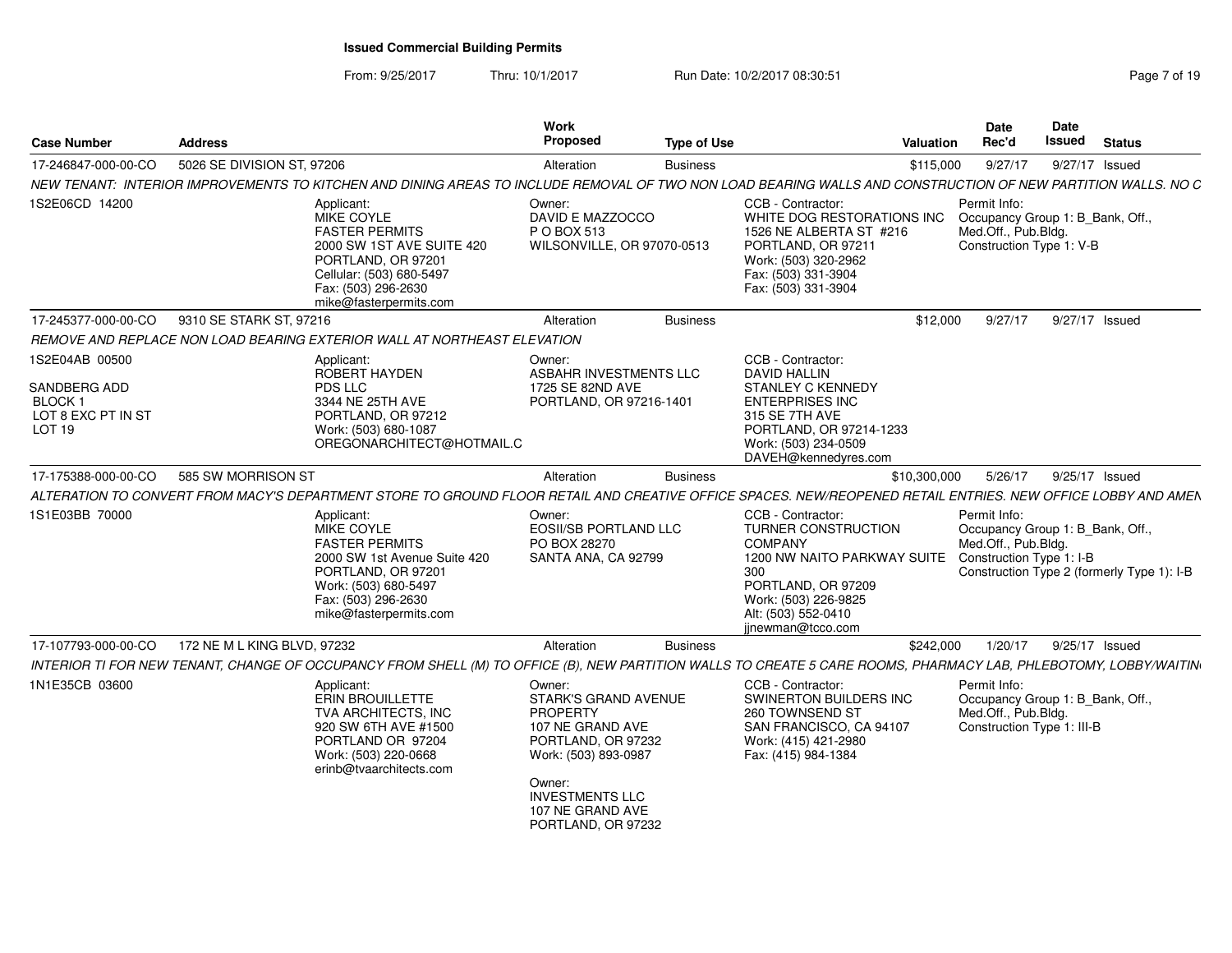From: 9/25/2017Thru: 10/1/2017 **Run Date: 10/2/2017 08:30:51 Page 8 of 19 Page 8 of 19** 

| <b>Case Number</b>                                                               | <b>Address</b>                                                                                                           |                                                                               | <b>Work</b><br>Proposed                                                                                                                                                                                  | <b>Type of Use</b>           | Valuation                                                                                                                                                                                  | <b>Date</b><br>Rec'd                                                                                  | Date<br>Issued | <b>Status</b>                                |
|----------------------------------------------------------------------------------|--------------------------------------------------------------------------------------------------------------------------|-------------------------------------------------------------------------------|----------------------------------------------------------------------------------------------------------------------------------------------------------------------------------------------------------|------------------------------|--------------------------------------------------------------------------------------------------------------------------------------------------------------------------------------------|-------------------------------------------------------------------------------------------------------|----------------|----------------------------------------------|
| 17-125089-REV-01-CO                                                              | 120 SE CLAY ST, 97214                                                                                                    |                                                                               | Alteration                                                                                                                                                                                               | <b>Business</b>              | \$48,000                                                                                                                                                                                   | 9/25/17                                                                                               | 9/25/17 Issued |                                              |
|                                                                                  |                                                                                                                          |                                                                               |                                                                                                                                                                                                          |                              | ADDED VALUE REVISION TO CHANGE ROOM LAYOUTS, REDUCE OCCUAPNT LOAD AT ALL HANDS, REDUCE SIZE OF TRAINING ROOM, CHANGES TO OTHER HUDDLE, CONFERANCE AND OFFICI                               |                                                                                                       |                |                                              |
| 1S1E03DA 01800<br>STEPHENS ADD<br>BLOCK 22<br>LOT 1&5-8<br>LOT 2-4 EXC PT IN R/W | Applicant:<br><b>TOM SCHMIDT</b><br>PORTLAND OR 97205<br>Work: (503) 475-0313<br>Home: (503) 227-1254                    | 733 SW OAK ST STE 100<br>TSCHMIDT@HACKERARCHITECTS                            | Owner:<br>120 CLAY DEVELOPMENT LLC<br>101 E 6TH ST #350<br>VANCOUVER, WA 98660                                                                                                                           |                              | CCB - Contractor:<br>TURNER CONSTRUCTION<br><b>COMPANY</b><br>1200 NW NAITO PARKWAY SUITE<br>300<br>PORTLAND, OR 97209<br>Work: (503) 226-9825<br>Alt: (503) 552-0410<br>iinewman@tcco.com | Permit Info:<br>Occupancy Group 1: B_Bank, Off.,<br>Med.Off., Pub.Bldg.<br>Construction Type 1: III-B |                | Construction Type 2 (formerly Type 1): III-B |
| 17-233493-000-00-CO                                                              | 920 SW 6TH AVE, 97204                                                                                                    |                                                                               | Alteration                                                                                                                                                                                               | <b>Business</b>              | \$183,682                                                                                                                                                                                  | 9/27/17                                                                                               |                | 9/27/17 Issued                               |
|                                                                                  | REPLACE ROOF, TEAR OFF TO STRUCTURAL DECK, INSTALL 1/4" DENS DECK PRIMED WITH 60 MIL EPDM, 75 MIL, FULLY ADHEARED.       |                                                                               |                                                                                                                                                                                                          |                              |                                                                                                                                                                                            |                                                                                                       |                |                                              |
| 1S1E03BB 01000<br>PORTLAND<br>BLOCK 170<br>LOT 5-8                               | Applicant:<br><b>NORMAN CLARK</b><br><b>CENTIMARK</b><br>3033 NE 172ND PL<br>Work: (503) 535-2555<br>Fax: (503) 209-2463 | PORTLAND, OR 97230<br>norman.clark@centimark.com                              | Owner:<br>PUBLIC SERVICE BUILDING LLC<br>920 SW 6TH AVE STE 223<br>PORTLAND, OR 97204                                                                                                                    |                              | CCB - Contractor:<br><b>CENTIMARK CORPORATION</b><br><b>12 GRANDVIEW CIRCLE</b><br>CANONSBURG, PA 15317<br>Work: (724) 514-8765<br>Fax: (724) 743-7798                                     | Permit Info:<br>Occupancy Group 1: B Bank, Off.,<br>Med.Off., Pub.Bldg.<br>Construction Type 1: I-A   |                |                                              |
| 17-233483-000-00-CO                                                              | 222 NW DAVIS ST, 97209                                                                                                   |                                                                               | Alteration                                                                                                                                                                                               | <b>Business</b>              | \$108,923                                                                                                                                                                                  | 9/27/17                                                                                               |                | 9/27/17 Issued                               |
|                                                                                  | REMOVE ROOF TO EXISTING STRUCTURAL DECK, INSTALL 3 1/2" ISO INSULATION WITH 1/4" DENS DECK & 60 MIL PVC.                 |                                                                               |                                                                                                                                                                                                          |                              |                                                                                                                                                                                            |                                                                                                       |                |                                              |
| 1N1E34CA 08300<br>COUCHS ADD<br>BLOCK 18<br>LOT 5-8 EXC PT IN ST                 | Applicant:<br><b>NORMAN CLARK</b><br><b>CENTIMARK</b><br>3033 NE 172ND PL<br>Work: (503) 535-2555<br>Fax: (503) 209-2463 | PORTLAND, OR 97230<br>norman.clark@centimark.com                              | Owner:<br>SFII NAITO OLD TOWN LLC<br>260 CALIFORNIA ST #300                                                                                                                                              | SAN FRANCISCO, CA 94111-4364 | CCB - Contractor:<br><b>CENTIMARK CORPORATION</b><br><b>12 GRANDVIEW CIRCLE</b><br>CANONSBURG, PA 15317<br>Work: (724) 514-8765<br>Fax: (724) 743-7798                                     | Permit Info:<br>Occupancy Group 1: B Bank, Off.,<br>Med.Off., Pub.Bldg.<br>Construction Type 1: III-A |                |                                              |
| 17-107793-REV-01-CO                                                              | 172 NE M L KING BLVD, 97232                                                                                              |                                                                               | Alteration                                                                                                                                                                                               | <b>Business</b>              | \$43,000                                                                                                                                                                                   | 9/25/17                                                                                               |                | 9/25/17 Issued                               |
|                                                                                  |                                                                                                                          |                                                                               |                                                                                                                                                                                                          |                              | VALUE-ADDED REVISION TO MODIFY DEMISING WALL BETWEEN TENANT SPACES, CHANGES TO ROOM LAYOUT, CHANGES TO OCCUPANCY LOADS, MODIFY INDENTIFIED PARTITION WALLS T(                              |                                                                                                       |                |                                              |
| 1N1E35CB 03600                                                                   | Applicant:<br>ERIN BROUILLETTE<br>PORTLAND OR 97204<br>Work: (503) 220-0668                                              | <b>TVA ARCHITECTS, INC</b><br>920 SW 6TH AVE #1500<br>erinb@tvaarchitects.com | Owner:<br><b>STARK'S GRAND AVENUE</b><br><b>PROPERTY</b><br>107 NE GRAND AVE<br>PORTLAND, OR 97232<br>Work: (503) 893-0987<br>Owner:<br><b>INVESTMENTS LLC</b><br>107 NE GRAND AVE<br>PORTLAND, OR 97232 |                              | CCB - Contractor:<br>SWINERTON BUILDERS INC<br>260 TOWNSEND ST<br>SAN FRANCISCO, CA 94107<br>Work: (415) 421-2980<br>Fax: (415) 984-1384                                                   | Permit Info:<br>Occupancy Group 1: B_Bank, Off.,<br>Med.Off., Pub.Bldg.<br>Construction Type 1: III-B |                |                                              |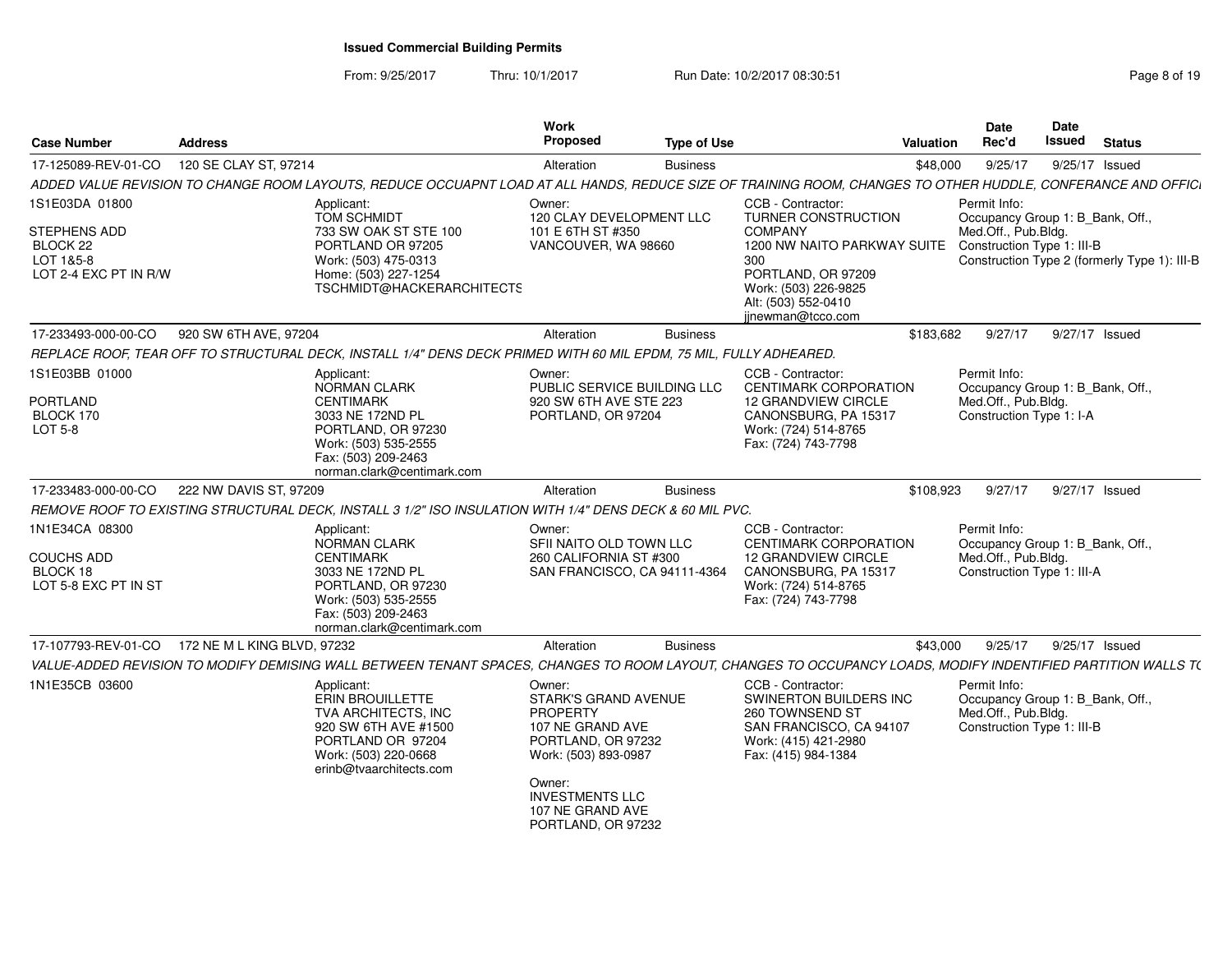From: 9/25/2017

Thru: 10/1/2017 **Run Date: 10/2/2017 08:30:51 Page 9 of 19 Page 9 of 19** 

| <b>Case Number</b>                                                                                              | <b>Address</b>                  |                                                                                                                                                                                                          | <b>Work</b><br><b>Proposed</b>                                                                                                                              | <b>Type of Use</b> | Valuation                                                                                                                                                                                                     |          | Date<br>Rec'd                                                                                       | <b>Date</b><br><b>Issued</b> | <b>Status</b>                              |
|-----------------------------------------------------------------------------------------------------------------|---------------------------------|----------------------------------------------------------------------------------------------------------------------------------------------------------------------------------------------------------|-------------------------------------------------------------------------------------------------------------------------------------------------------------|--------------------|---------------------------------------------------------------------------------------------------------------------------------------------------------------------------------------------------------------|----------|-----------------------------------------------------------------------------------------------------|------------------------------|--------------------------------------------|
| 17-217202-000-00-CO                                                                                             | 6208 N ENSIGN ST, 97217         |                                                                                                                                                                                                          | Alteration                                                                                                                                                  | <b>Business</b>    |                                                                                                                                                                                                               | \$15,300 | 9/27/17                                                                                             |                              | 9/27/17 Issued                             |
|                                                                                                                 |                                 | INTERIOR IMPROVEMENTS INCLUDING (2) RESTROOMS IN TO (1) ACCESSIBLE RESTROOM WITH SHOWER AND ENLARGE EXISTING WOMENS RESTROOM. CONVERT CONFERENCE ROOM IN T                                               |                                                                                                                                                             |                    |                                                                                                                                                                                                               |          |                                                                                                     |                              |                                            |
| 1N1E17CA 00500<br>SECTION 17 1N 1E<br>TL 500 2.90 ACRES                                                         |                                 | Applicant:<br>MIKE COYLE<br><b>FASTER PERMITS</b><br>2000 SW 1st Avenue Suite 420<br>PORTLAND, OR 97201<br>Work: (503) 680-5497<br>Fax: (503) 296-2630<br>mike@fasterpermits.com                         | Owner:<br>PORT OF PORTLAND<br>PO BOX 3529<br>PORTLAND, OR 97208-3529<br>Work: (503) 944-7376                                                                |                    |                                                                                                                                                                                                               |          | Permit Info:<br>Occupancy Group 1: B_Bank, Off.,<br>Med.Off., Pub.Bldg.<br>Construction Type 1: V-B |                              | Construction Type 2 (formerly Type 1): V-B |
| 17-248949-000-00-CO                                                                                             | 8928 N LOMBARD ST, 97203        |                                                                                                                                                                                                          | Alteration                                                                                                                                                  | <b>Business</b>    |                                                                                                                                                                                                               | \$100    | 9/29/17                                                                                             |                              | 9/29/17 Issued                             |
|                                                                                                                 |                                 | TI FOR EXISTING TENANT - NO CHANGE OF OCCUPANCY - CONVERT (E) SHOWROOM AT MEZZANINE TO SEATING AREA; ADD SEATING TO (E) SHOWROOM ON MAIN FLOOR                                                           |                                                                                                                                                             |                    |                                                                                                                                                                                                               |          |                                                                                                     |                              |                                            |
| 1N1W01CD 10900<br>JAMES JOHNS ADD<br>BLOCK 42<br>SELY 1/2 OF LOT 1<br>SELY 56' OF LOT 4                         |                                 | Applicant:<br><b>SETH CIFERRI</b><br>8926 N LOMBARD<br>PORTLAND, OR 97203<br>Work: (503) 803-3673<br>SETH@BLACKCLAW.COM                                                                                  | Owner:<br><b>CALNO LLC</b><br>7509 N EDGEWATER ST<br>PORTLAND, OR 97203-5081                                                                                |                    |                                                                                                                                                                                                               |          | Permit Info:<br>Occupancy Group 1: B_Bank, Off.,<br>Med.Off., Pub.Bldg.<br>Construction Type 1: V-B |                              |                                            |
| 16-254379-000-00-CO                                                                                             | 3515 NE KILLINGSWORTH ST, 97211 |                                                                                                                                                                                                          | Alteration                                                                                                                                                  | Educational        |                                                                                                                                                                                                               | \$78,658 | 10/7/16                                                                                             |                              | 9/29/17 Issued                             |
|                                                                                                                 |                                 | TENANT IMPROVEMENT FOR NEW TENANT AND PARTIAL CHANGE OF OCCUPANCY FROM A-3 TO E FOR NEW DAY CARE. NEW EXTERIOR EXIT DOOR AND STAIRS.                                                                     |                                                                                                                                                             |                    |                                                                                                                                                                                                               |          |                                                                                                     |                              |                                            |
| 1N1E13DC 12100<br><b>KENNEDYS ADD</b><br>BLOCK <sub>9</sub><br><b>FRAC LOT 1&amp;16</b><br>LOT 2&3<br>LOT 14&15 |                                 | Applicant:<br><b>TRACY ORVIS</b><br>DILORETO ARCHITECTURE, LLC<br>200 NE 20TH, STE 200<br>PORTLAND, OR 97232<br>Work: (503) 736-9979<br>Fax: (503) 736-9975<br>TORVIS@DILORETOARCHITECTUI 444 N HOLLY ST | Owner:<br>NORTHWEST CHRISTIAN<br>444 N HOLLY ST<br>CANBY, OR 97013-3106<br>Owner:<br><b>EVANGELISTIC ASSOCIATION</b><br>CANBY, OR 97013-3106                |                    | CCB - Contractor:<br><b>ALAN VOLM</b><br>PACIFIC CREST STRUCTURES INC Construction Type 1: V-A<br>17750 SW UPPER BOONES FRY<br>RD 190<br>DURHAM, OR 97224<br>Work: (503) 968-8949<br>alan@pacificcrestweb.com |          | Permit Info:<br>Occupancy Group 1: E School                                                         |                              |                                            |
| 17-124118-REV-01-CO                                                                                             | 4936 NE SKIDMORE ST, 97218      |                                                                                                                                                                                                          | Alteration                                                                                                                                                  | Educational        |                                                                                                                                                                                                               | \$       | 9/25/17                                                                                             |                              | 9/25/17 Issued                             |
|                                                                                                                 |                                 | REVISION TO ADD STRUCTURAL REINFORCEMENT AT 1ST FLOOR CEILING.                                                                                                                                           |                                                                                                                                                             |                    |                                                                                                                                                                                                               |          |                                                                                                     |                              |                                            |
| 1N2E19CA 04300<br><b>IRVINGTON ACREAGE TR</b><br><b>BLOCK 6 TL 4300</b>                                         |                                 | Applicant:<br><b>JASON DIDION</b><br>RICHARD BROWN ARCHITECT<br>A.I.A.<br>239 NW 13TH AVE, RM 305<br>PORTLAND, OR 97209<br>Work: (503) 223-4957<br>DIDION@RBARCH.COM                                     | Owner:<br>KAGYU CHANGCHUB CHULING<br>4936 NE SKIDMORE ST<br>PORTLAND, OR 97218<br>Owner:<br><b>CHURCH CORP</b><br>4936 NE SKIDMORE ST<br>PORTLAND, OR 97218 |                    | Primary Contractor:<br>TO BID                                                                                                                                                                                 |          | Permit Info:<br>General<br>Construction Type 1: V-B                                                 |                              | Occupancy Group 1: A-3_Assembly -          |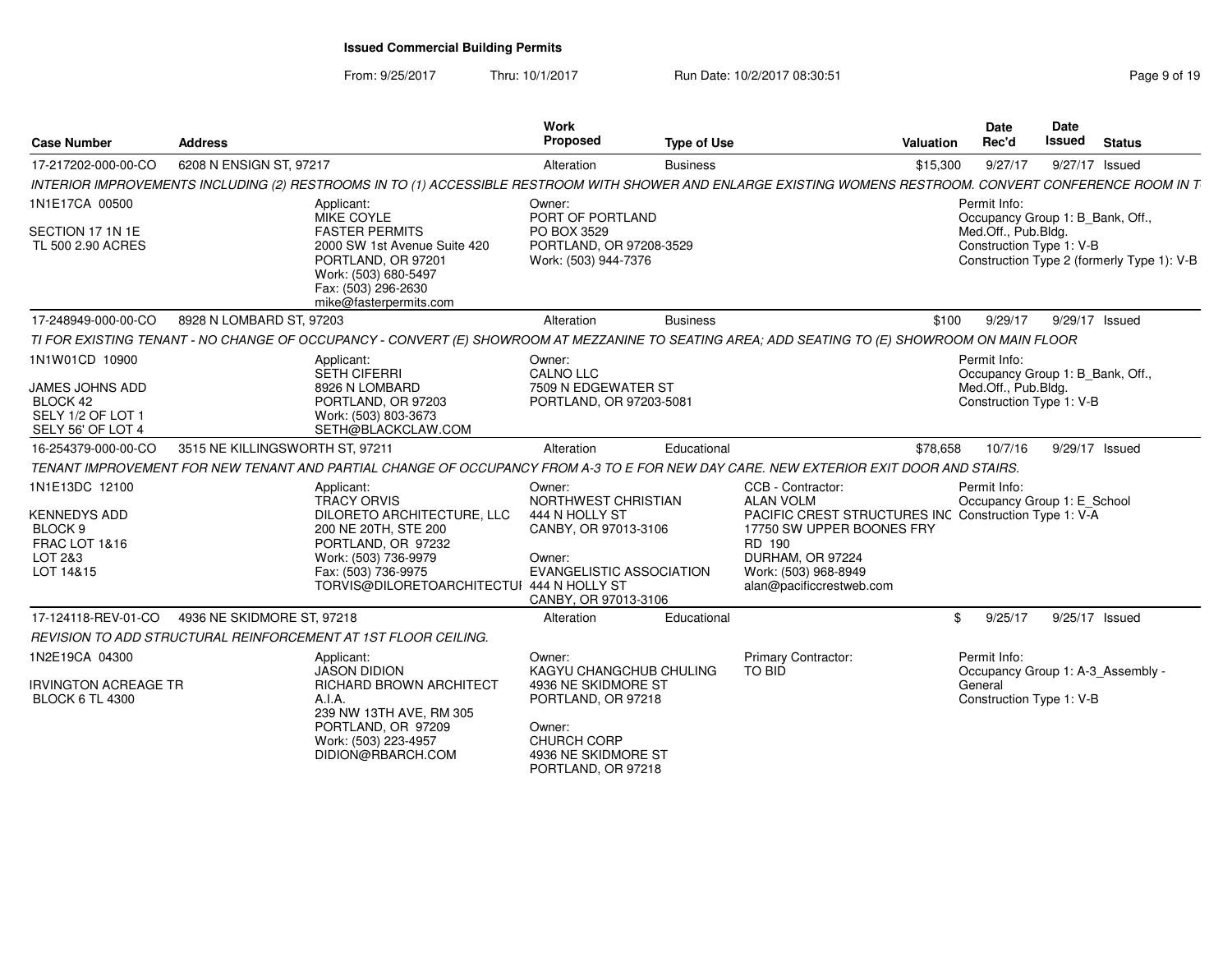From: 9/25/2017Thru: 10/1/2017 **Run Date: 10/2/2017 08:30:51 Research 2010 19** Page 10 of 19

| <b>Case Number</b>                                                  | <b>Address</b>                                                                                                                                          |                                                                                                                                                                               | Work<br><b>Proposed</b>                                                                                            | <b>Type of Use</b> |                                                                                               | Valuation | <b>Date</b><br>Rec'd                                           | <b>Date</b><br><b>Issued</b> | <b>Status</b>                             |
|---------------------------------------------------------------------|---------------------------------------------------------------------------------------------------------------------------------------------------------|-------------------------------------------------------------------------------------------------------------------------------------------------------------------------------|--------------------------------------------------------------------------------------------------------------------|--------------------|-----------------------------------------------------------------------------------------------|-----------|----------------------------------------------------------------|------------------------------|-------------------------------------------|
| 17-184705-REV-01-CO                                                 | 5210 SW CORBETT AVE, 97201                                                                                                                              |                                                                                                                                                                               | Alteration                                                                                                         | Educational        |                                                                                               | \$        | 9/26/17                                                        | 9/26/17 Issued               |                                           |
|                                                                     | REVISION TO CREATE TRASH ENCLOSURE WITHIN EXISTING COVER OF BUILDING. ENCLOSURE IS 116 SQ FT.                                                           |                                                                                                                                                                               |                                                                                                                    |                    |                                                                                               |           |                                                                |                              |                                           |
| 1S1E15BD 04000                                                      | Applicant:<br>MIKE COYLE                                                                                                                                |                                                                                                                                                                               | Owner:                                                                                                             |                    | CCB - Contractor:<br>LINDQUIST DEVELOPMENT CO IN( JOSEPH HUGHES                               |           | Permit Info:<br>Occupancy Group 1: E_School                    |                              |                                           |
| <b>TERWILLIGER HMSTD</b><br>BLOCK 7<br>LOT 3-10                     |                                                                                                                                                         | <b>FASTER PERMITS</b><br>2000 SW 1st Avenue Suite 420<br>PORTLAND, OR 97201<br>Work: (503) 680-5497<br>Fax: (503) 296-2630<br>mike@fasterpermits.com                          | PO BOX 42135<br>PORTLAND, OR 97242-0135<br>Work: (503) 227-8275<br>Primary: (503) 720-2908<br>STULINDQUIST@AOL.COM |                    | <b>CONSTRUCTION INC</b><br>11125 SW BARBUR BLVD<br>PORTLAND, OR 97219<br>Work: (503) 624-7100 |           | Construction Type 1: V-B                                       |                              |                                           |
| 17-112576-REV-01-CO                                                 | 7131 NE PRESCOTT ST, 97218                                                                                                                              |                                                                                                                                                                               | Alteration                                                                                                         | Factory/Industrial |                                                                                               | \$        | 9/26/17                                                        | $9/26/17$ Issued             |                                           |
|                                                                     | REVISION TO INSTALL GATE FOR PARKING AREA ON WEST SIDE OF LOT. ALTERATION TO TENANT SPACE "B": ENLARGE AREA AND ADD EXIT DOOR TO SE CORNER OF BUILDING. |                                                                                                                                                                               |                                                                                                                    |                    |                                                                                               |           |                                                                |                              |                                           |
| 1N2E20BD 05400<br>PADDOCK AC                                        | Applicant:                                                                                                                                              | <b>DON LIVINGSTONE</b><br>LIVINGSTONE STUDIOS                                                                                                                                 | Owner:<br><b>THONG M TRINH</b><br>11855 SE MOUNTIAN SUN DR                                                         |                    |                                                                                               |           | Permit Info:<br>Factory, Low Hazard                            |                              | Occupancy Group 1: F-2 Industrial Plant - |
| <b>BLOCK 5</b><br>S 80' OF LOT 8                                    | <b>LLC</b>                                                                                                                                              | ARCHITECTURE AND PLANNING<br>2697 SW VISTA AVE<br>PORTLAND OR 97201<br>Work: (503) 888-9160<br>Home: (503) 293-8901<br>Cellular: (503) 888-9179<br>don@livingstonestudios.net | CLACKAMAS, OR 97015                                                                                                |                    |                                                                                               |           | Construction Type 1: V-B                                       |                              |                                           |
| 17-247675-000-00-CO                                                 | 1011 SE LINCOLN ST, 97214                                                                                                                               |                                                                                                                                                                               | Alteration                                                                                                         | Factory/Industrial |                                                                                               | \$5,000   | 9/27/17                                                        | 9/27/17 Issued               |                                           |
|                                                                     | REPLACE FRONT SIDING, REPLACE (2) WINDOWS AND INFILL (1) WINDOW OPENING ON SOUTH ELEVATION AT 2ND FLOOR.                                                |                                                                                                                                                                               |                                                                                                                    |                    |                                                                                               |           |                                                                |                              |                                           |
| 1S1E02CD 18900                                                      | Applicant:                                                                                                                                              |                                                                                                                                                                               | Owner:                                                                                                             |                    |                                                                                               |           | Permit Info:                                                   |                              |                                           |
| <b>STEPHENS ADD</b>                                                 | RON WOODRUFF                                                                                                                                            | 138 ASH CREEK DR                                                                                                                                                              | SIG B RAETHKE<br>2697 WOODSPRITE CT                                                                                |                    |                                                                                               |           | Occupancy Group 1: S-1_Storage -<br>Moderate Hazard, Warehouse |                              |                                           |
| BLOCK 115                                                           |                                                                                                                                                         | MONMOUTH, OR 97361                                                                                                                                                            | WEST LINN, OR 97068-3149                                                                                           |                    |                                                                                               |           | Construction Type 1: III-B                                     |                              |                                           |
| LOT 3&4<br>S 37' OF LOT 5                                           |                                                                                                                                                         | Cellular: (503) 708-8151<br>RONWOODRUFF9@GMAIL.COM                                                                                                                            | (503) 789-6159                                                                                                     |                    |                                                                                               |           |                                                                |                              |                                           |
|                                                                     |                                                                                                                                                         |                                                                                                                                                                               | Owner:<br>LINDA J RAETHKE<br>2697 WOODSPRITE CT<br>WEST LINN, OR 97068-3149                                        |                    |                                                                                               |           |                                                                |                              |                                           |
| 16-280919-REV-01-CO                                                 | 1327 SE GRAND AVE, 97214                                                                                                                                |                                                                                                                                                                               | Alteration                                                                                                         | Factory/Industrial |                                                                                               | \$        | 9/1/17                                                         | 9/29/17 Issued               |                                           |
|                                                                     | REVISION TO CHANGE NUMBER AND SIZES OF NUTRIENT AND WATER TANKS FROM (12) 100-GALLON TANKS TO (6) 320-GALLON TANKS.                                     |                                                                                                                                                                               |                                                                                                                    |                    |                                                                                               |           |                                                                |                              |                                           |
| 1S1E02BC 04200                                                      | Applicant:                                                                                                                                              | <b>STEPHEN KORBICH</b>                                                                                                                                                        | Owner:<br>KAR PARTS SERVICE INC                                                                                    |                    | CCB - Contractor:<br><b>JAMES RICHARD CATLIN</b>                                              |           | Permit Info:                                                   |                              | Occupancy Group 1: F-1_Industrial Plant - |
| <b>EAST PORTLAND</b><br>BLOCK <sub>93</sub><br>LOT 5-7 EXC PT IN ST | skorbich@me.com                                                                                                                                         | KORBICH ARCHITECTS<br>2235 NE KLICKITAT STREET<br>PORTLAND, OR 97212<br>Work: (503) 750-9367                                                                                  | PO BOX 22367<br>MILWAUKIE, OR 97269-2367                                                                           |                    | 5608 SE MITCHELL<br>PORTLAND, OR 97206<br>Work: (503) 887-7344                                |           | Factory, Mod.Hazard<br>Construction Type 1: V-B                |                              |                                           |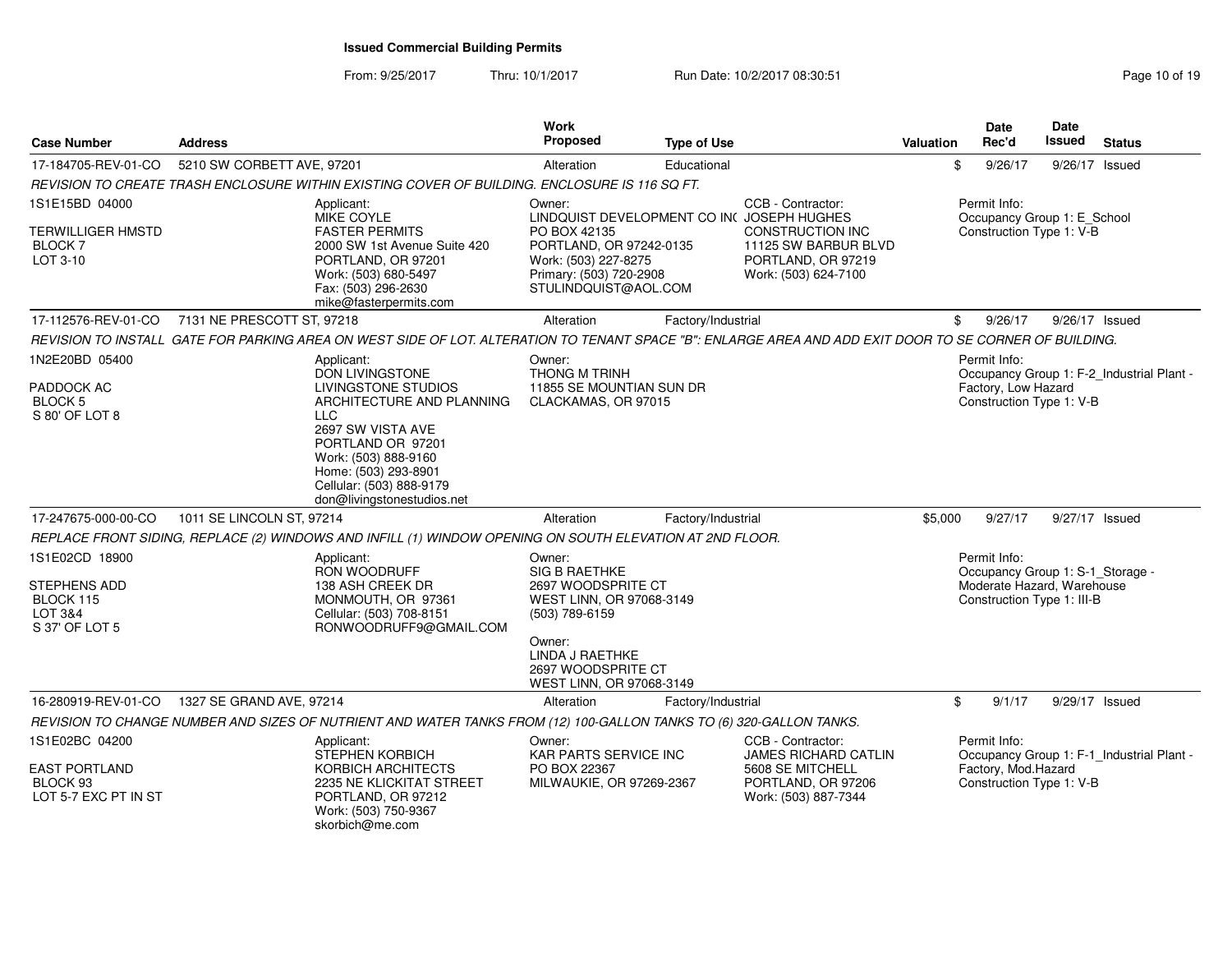From: 9/25/2017Thru: 10/1/2017 **Run Date: 10/2/2017 08:30:51 Research 2010** Page 11 of 19

| <b>Case Number</b>                                                                                                  | <b>Address</b>              |                                                                                                                                                                                     | <b>Work</b><br>Proposed                                                                                                                                     | <b>Type of Use</b> |                                                                                                                                                                                         | Valuation   | <b>Date</b><br>Rec'd                                              | <b>Date</b><br>Issued | <b>Status</b>                                                                           |
|---------------------------------------------------------------------------------------------------------------------|-----------------------------|-------------------------------------------------------------------------------------------------------------------------------------------------------------------------------------|-------------------------------------------------------------------------------------------------------------------------------------------------------------|--------------------|-----------------------------------------------------------------------------------------------------------------------------------------------------------------------------------------|-------------|-------------------------------------------------------------------|-----------------------|-----------------------------------------------------------------------------------------|
| 17-248627-000-00-CO                                                                                                 | 440 N COLUMBIA BLVD, 97217  |                                                                                                                                                                                     | Alteration                                                                                                                                                  | Factory/Industrial |                                                                                                                                                                                         | \$30,000    | 9/29/17                                                           | 9/29/17               | Issued                                                                                  |
|                                                                                                                     |                             | ALTERATION TO REPLACE AGING INFILL AND IMPROVE EXISTING EXIT TO CODE COMPLIANT DOOR ON THE EAST ELEVATION.                                                                          |                                                                                                                                                             |                    |                                                                                                                                                                                         |             |                                                                   |                       |                                                                                         |
| 1N1E10DB 00800<br>SECTION 10 1N 1E<br>TL 800 3.24 ACRES<br>LAND & IMPS SEE R646381 (R941100331)<br>FOR MACH & EQUIP |                             | Applicant:<br><b>DERREN CROP</b><br><b>KERRY VANDERZANDEN</b><br><b>ARCHITECTURE</b><br>2603 NW HWY 47<br>FOREST GROVE OR 97116<br>Work: (503) 319-7666<br>KERRY@KERRYVANDERZNDENAF | Owner:<br>PENNZOIL-QUAKER STATE &<br><b>COMPANY</b><br>PO BOX 4369<br>HOUSTON, TX 77210-4369                                                                |                    | CCB - Contractor:<br>FIVE STAR BUILDERS INC<br><b>PO BOX 555</b><br><b>BANKS, OR 97106</b><br>Work: (503) 324-5220                                                                      |             | Permit Info:<br>Factory, Mod.Hazard<br>Construction Type 1: III-B |                       | Occupancy Group 1: F-1_Industrial Plant -                                               |
| 17-148945-REV-01-CO                                                                                                 | 5605 SE 111TH AVE, 97266    |                                                                                                                                                                                     | Alteration                                                                                                                                                  | Factory/Industrial |                                                                                                                                                                                         |             | \$<br>9/25/17                                                     |                       | 9/25/17 Issued                                                                          |
| FLIP THE CONFIGURATION OF ONE BATHROOM                                                                              |                             |                                                                                                                                                                                     |                                                                                                                                                             |                    |                                                                                                                                                                                         |             |                                                                   |                       |                                                                                         |
|                                                                                                                     |                             | Applicant:<br><b>JEFF VINCENT</b><br>JEFF VINCENT ARCHITECTURE<br>2620 SE 68TH AVE.<br>PORTLAND OR 974206<br>Work: (802) 233-8673<br>JEFF@JEFFVINCENTARCHITECTU KAREN L DEUCHAR     | Owner:<br>PATRICK A DEUCHAR<br>11013 SE VALLEY VIEW TER<br>HAPPY VALLEY, OR 97086-9713<br>Owner:<br>11013 SE VALLEY VIEW TER<br>HAPPY VALLEY, OR 97086-9713 |                    | CCB - Contractor:<br>PORTLAND PACIFIC<br><b>CONSTRUCTION LLC</b><br>11013 SE VALLEY VIEW TERR<br>HAPPY VALLEY, OR 97086<br>Work: (503) 459-3114                                         |             | Permit Info:<br>Factory, Mod.Hazard<br>Construction Type 1: V-B   |                       | Occupancy Group 1: F-1 Industrial Plant -<br>Construction Type 2 (formerly Type 1): V-B |
| 17-153591-000-00-CO                                                                                                 | 11938 NE AIRPORT WAY, 97220 |                                                                                                                                                                                     | Alteration                                                                                                                                                  | Hotel/Motel        |                                                                                                                                                                                         | \$138,600   | 4/21/17                                                           |                       | 9/29/17 Issued                                                                          |
|                                                                                                                     |                             | TI FOR NEW TENANT. DEMOLISH EXISTING SPA, SAUNA AND (3) GUESTROOMS. CONSTRUCT NEW BOARD ROOM, EXERCISE ROOM, SUNDRY, OFFICES, AND MEETING STORAGE. REMODEL RE                       |                                                                                                                                                             |                    |                                                                                                                                                                                         |             |                                                                   |                       |                                                                                         |
| 1N2E15DA 01001<br>PARTITION PLAT 1996-82<br>LOT <sub>1</sub>                                                        |                             | Applicant:<br>PHILIP STEWART<br><b>PSA INC</b><br>PO BOX 2010<br>LAKE OSWEGO OR 97035<br>Work: (503) 616-1936<br>PHILIP@PSAPDX.COM                                                  | Owner:<br>PO BOX 56150<br>PORTLAND, OR 97238-6150                                                                                                           |                    | CCB - Contractor:<br>AIRPORT WAY INVESTMENTS LLC TRANSFORMATION<br><b>CONSTRUCTION LLC</b><br>PO BOX 2052<br>BEAVERTON, OR 97075<br>Work: (971) 226-0088<br>abytransformation@gmail.com |             | Permit Info:<br>Construction Type 1: V-A                          |                       | Occupancy Group 1: R-1_Hotel or Motel                                                   |
| 17-231940-000-00-CO                                                                                                 | 1441 NE 2ND AVE, 97232      |                                                                                                                                                                                     | Alteration                                                                                                                                                  | Hotel/Motel        |                                                                                                                                                                                         | \$109,679   | 9/27/17                                                           |                       | 9/27/17 Issued                                                                          |
|                                                                                                                     |                             | RE-ROOF; COMPLETE TEAR OFF TO STRUCTURAL DECK; INSTALL ISO; PRIME AND GYPSUM BOARD; AND T.P.O.                                                                                      |                                                                                                                                                             |                    |                                                                                                                                                                                         |             |                                                                   |                       |                                                                                         |
| 1N1E34AA 00300<br><b>HOLLADAYS ADD</b><br>BLOCK 60&213 TL 300                                                       |                             | Applicant:<br>CENTIMARK CORPORATION<br><b>12 GRANDVIEW CIRCLE</b><br>CANONSBURG, PA 15317<br>Work: (724) 514-8765<br>Fax: (724) 743-7798                                            | Owner:<br>PH PROPERTIES LLC<br>119 N COMMERCIAL ST #165<br>BELLINGHAM, WA 98225-4452                                                                        |                    | CCB - Contractor:<br><b>CENTIMARK CORPORATION</b><br><b>12 GRANDVIEW CIRCLE</b><br>CANONSBURG, PA 15317<br>Work: (724) 514-8765<br>Fax: (724) 743-7798                                  |             | Permit Info:<br>Construction Type 1: I-A                          |                       | Occupancy Group 1: R-1_Hotel or Motel                                                   |
| 16-283146-000-00-CO                                                                                                 | 0455 SW HAMILTON CT, 97201  |                                                                                                                                                                                     | Alteration                                                                                                                                                  | Hotel/Motel        |                                                                                                                                                                                         | \$1,443,000 | 12/7/16                                                           |                       | 9/29/17 Issued                                                                          |
|                                                                                                                     |                             | RENOVATION OF HOTEL PUBLIC SPACE, REMOVE EXISTING FIREPLACE. PARTIAL CHANGE OF OCCUPANCY TO CONVERT FITNESS AREA TO 1 NEW GUESTROOMS, ADA UPGRADES IN EXISTIN                       |                                                                                                                                                             |                    |                                                                                                                                                                                         |             |                                                                   |                       |                                                                                         |
| 1S1E15BA 00200<br>SECTION 15 1S 1E<br>TL 200 1.38 ACRES                                                             |                             | Applicant:<br><b>BECCA DOBOSH</b><br>SERA DESIGN & ARCHITECTURE HOTEL COMPANY LLC<br>338 NW 5TH AVE<br>PORTLAND, OR 97209<br>Work: (503) 445-7372<br>BECCAD@SERADESIGN.COM          | Owner:                                                                                                                                                      |                    | CCB - Contractor:<br>URBAN PORTLAND RIVERFRONT ZERR ENTERPRISES INC<br>1545 S ACOMA ST<br>DENVER, CO 80223<br>Work: (303) 758-7776<br>Fax: (303) 758-7770                               |             | Permit Info:<br>Construction Type 1: I-B                          |                       | Occupancy Group 1: R-1_Hotel or Motel                                                   |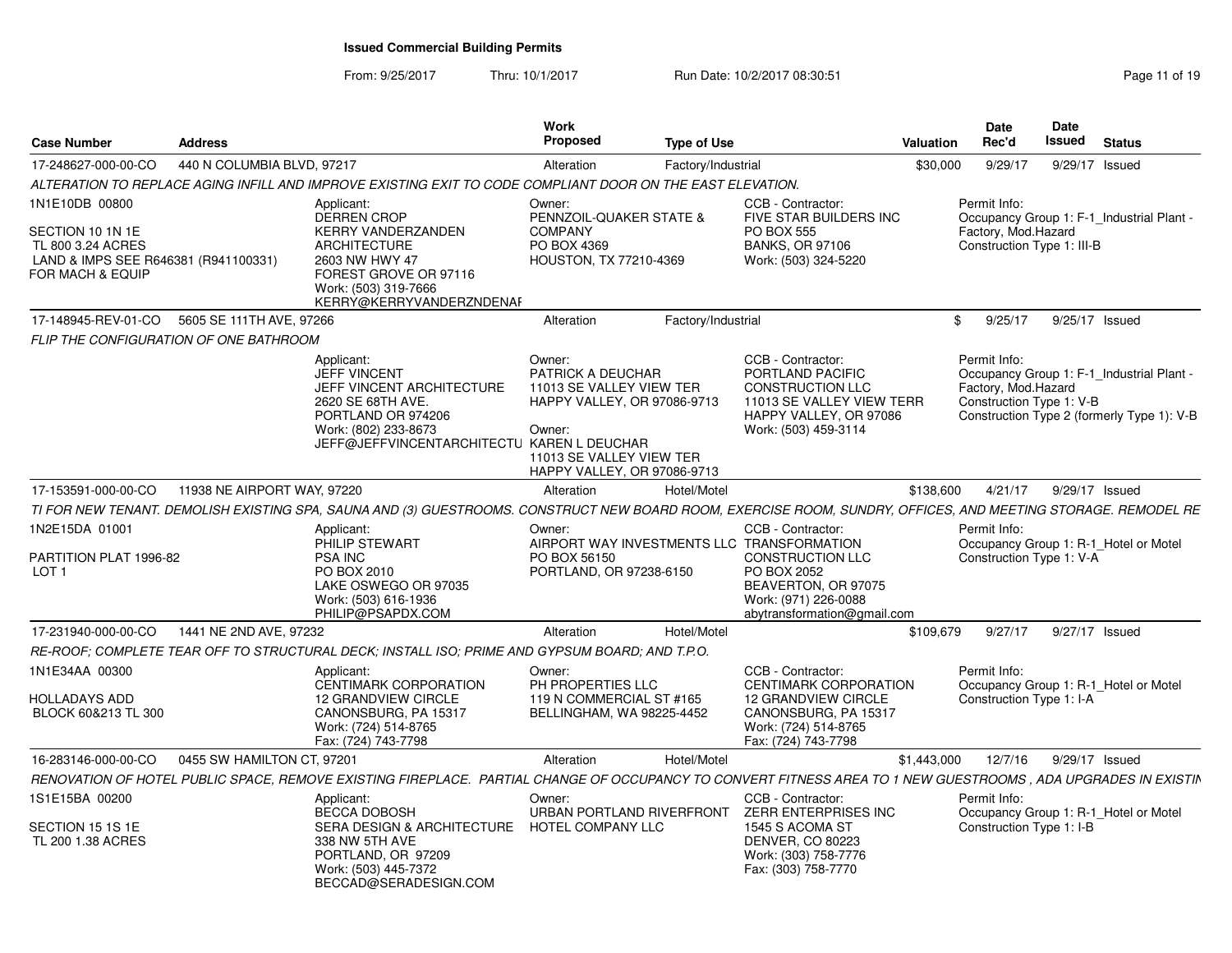From: 9/25/2017Thru: 10/1/2017 **Run Date: 10/2/2017 08:30:51 Research 2018** Page 12 of 19

| <b>Case Number</b>                                         | <b>Address</b>                                                                                           |                                                                                                                                                                                      | Work<br><b>Proposed</b>                                                | <b>Type of Use</b> |                                                                                                                                 | <b>Valuation</b>                                                                  | <b>Date</b><br>Rec'd                              | <b>Date</b><br><b>Issued</b> | <b>Status</b>                                                 |
|------------------------------------------------------------|----------------------------------------------------------------------------------------------------------|--------------------------------------------------------------------------------------------------------------------------------------------------------------------------------------|------------------------------------------------------------------------|--------------------|---------------------------------------------------------------------------------------------------------------------------------|-----------------------------------------------------------------------------------|---------------------------------------------------|------------------------------|---------------------------------------------------------------|
| 17-208555-000-00-CO                                        | 12435 NE GLISAN ST, 97230                                                                                |                                                                                                                                                                                      | Alteration                                                             | Mercantile         |                                                                                                                                 | \$100,000                                                                         | 7/24/17                                           | 9/27/17 Issued               |                                                               |
|                                                            |                                                                                                          | TI FOR NEW TENANT; PARTIAL CHANGE OF OCCUPANCY FROM M TO M, B, F1, AND S1; NEW INTERIOR PARTITION WALLS TO CREATE OFFICE SPACE AND SHOPS; NEW KITCHEN AREA AND BUT                   |                                                                        |                    |                                                                                                                                 |                                                                                   |                                                   |                              |                                                               |
| 1N2E35BC 05800                                             |                                                                                                          | Applicant:<br><b>KENDRA DUONG</b>                                                                                                                                                    | Owner:<br><b>MENLO PARK PLAZA LLC</b>                                  |                    | CCB - Contractor:<br>PREMIER CONSTRUCTION                                                                                       |                                                                                   | Permit Info:                                      |                              | Occupancy Group 1: M_Store, Service                           |
| <b>GLISAN ST HALF AC</b><br>S 130' OF LOT 20 EXC PT IN ST  |                                                                                                          | KENDRA CARSON DUONG<br><b>ARCHITECT</b><br>3415 NE FREMONT ST<br>PORTLAND OR 97212<br>Work: (503) 853-2006<br>kendra.duong@icloud.com                                                | 32351 VIA ANTIBES<br>DANA POINT, CA 92629                              |                    | <b>GROUP LLC</b><br>10207 NE 5TH ST<br>VANCOUVER, WA 98664<br>Work: (503) 750-5002                                              | Station<br>Construction Type 1: V-B<br>Construction Type 2 (formerly Type 1): V-B |                                                   |                              |                                                               |
| 17-248986-000-00-CO                                        | 9220 SE HOLGATE BLVD, 97266                                                                              |                                                                                                                                                                                      | Alteration                                                             | Mercantile         |                                                                                                                                 | \$15,000                                                                          | 9/29/17                                           | 9/29/17 Issued               |                                                               |
|                                                            |                                                                                                          | RESTRIPE (E) PARKING AREA, RECONSTRUCT CONCRETE LANDING AT ENTRY, SIDEWALKS, AND ACCESSIBLE CURB RAMP; REINSTALL PARKING SIGNAGE                                                     |                                                                        |                    |                                                                                                                                 |                                                                                   |                                                   |                              |                                                               |
| 1S2E16AB 04400                                             |                                                                                                          | Applicant:<br><b>JOSHUA HARLAN</b>                                                                                                                                                   | Owner:<br>BP WEST COAST PRODUCTS LLC TO BID                            |                    | Primary Contractor:                                                                                                             |                                                                                   | Permit Info:                                      |                              |                                                               |
| <b>CADWELLS ADD</b><br>BLOCK <sub>3</sub><br>LOT 2 TL 4400 |                                                                                                          | <b>BARGHAUSEN CONSULTING</b><br><b>ENGINEERS, INC.</b><br>18215 72ND AVENUE SOUTH<br><b>KENT, WA 98032</b><br>Work: (425) 251-6222<br>Home: (425) 251-8782<br>JHARLAN@BARGHAUSEN.COM | PO BOX 3092<br>HOUSTON, TX 77253                                       |                    |                                                                                                                                 | Occupancy Group 1: M Store, Service<br>Station<br>Construction Type 1: V-B        |                                                   |                              |                                                               |
| 17-247544-000-00-CO                                        | 3530 NW ST HELENS RD, 97210                                                                              |                                                                                                                                                                                      | Alteration                                                             | Storage            |                                                                                                                                 | \$28,000                                                                          | 9/27/17                                           | 9/27/17 Issued               |                                                               |
|                                                            |                                                                                                          | NEW TENANT LEGALIZE DEMISING WALL THAT CREATED UNDER 16-169945 CO FOR TWO TENANT SPACES: CHANGE OF OCCUPANCY IN SOUTH CORNER OF SPACE TO F-1 FOR NEW COFFEE I                        |                                                                        |                    |                                                                                                                                 |                                                                                   |                                                   |                              |                                                               |
| 1N1E30AA 00300                                             |                                                                                                          | Applicant:<br><b>GENE BOLANTE</b>                                                                                                                                                    | Owner:<br>3530 NW LLC                                                  |                    | Primary Contractor:<br>TO BID                                                                                                   |                                                                                   | Permit Info:                                      |                              | Occupancy Group 1: F-1_Industrial Plant -                     |
| SECTION 30 1N 1E<br>TL 300 1.61 ACRES                      |                                                                                                          | STUDIO 3 ARCHITECTURE<br>222 COMMERCIAL ST NE<br>SALEM, OR 97301<br>Work: (503) 390-6500<br>Cellular: (503) 990-9000<br>Fax: (503) 390-6501<br>Gene@studio3architecture.com          | 3530 NW ST HELENS RD<br>PORTLAND, OR 97210-1314                        |                    |                                                                                                                                 |                                                                                   | Factory, Mod.Hazard<br>Construction Type 1: III-B |                              |                                                               |
| Total # of CO Alteration permits issued: 43                |                                                                                                          |                                                                                                                                                                                      |                                                                        |                    |                                                                                                                                 |                                                                                   |                                                   |                              | Total valuation of CO Alteration permits issued: \$13,153,442 |
| 17-246532-000-00-CO                                        | 718 NE 12TH AVE, 97232                                                                                   |                                                                                                                                                                                      | <b>Demolition</b>                                                      | <b>Business</b>    |                                                                                                                                 | \$200,000                                                                         | 9/26/17                                           | 9/26/17 Issued               |                                                               |
|                                                            |                                                                                                          | DEMOLISH 2-STORY BANK BUILDING WITH BASEMENT, REMOVE EXTERIOR CANOPY AND STAIRS; PAVEMENT TO REMAIN. **NON-RESIDENTIAL COMPREHENSIVE PLAN DESIGNATION. NOT SUB                       |                                                                        |                    |                                                                                                                                 |                                                                                   |                                                   |                              |                                                               |
| 1N1E35BD 01301<br>PARTITION PLAT 1995-130<br>LOT 1 TL 1301 | Applicant:<br>SUZANNAH STANLEY<br><b>MACKENZIE</b><br>1515 SE WATER AVE, SUITE 100<br>PORTLAND, OR 97214 |                                                                                                                                                                                      | Owner:<br>BL 1 LLC<br>15350 SW SEQUOIA PKWY #300<br>PORTLAND, OR 97224 |                    | CCB - Contractor:<br><b>TIMOTHY E DIXON</b><br>TIM DIXON CONSTRUCTION INC<br>1118 LANCASTER DR NE 420<br><b>SALEM, OR 97301</b> |                                                                                   |                                                   |                              |                                                               |
|                                                            |                                                                                                          | Work: (503) 224-9560<br>Fax: (503) 228-1285<br>sstanley@mcknze.com                                                                                                                   |                                                                        |                    | Work: (503) 391-7825<br>Fax: (503) 365-9562                                                                                     |                                                                                   |                                                   |                              |                                                               |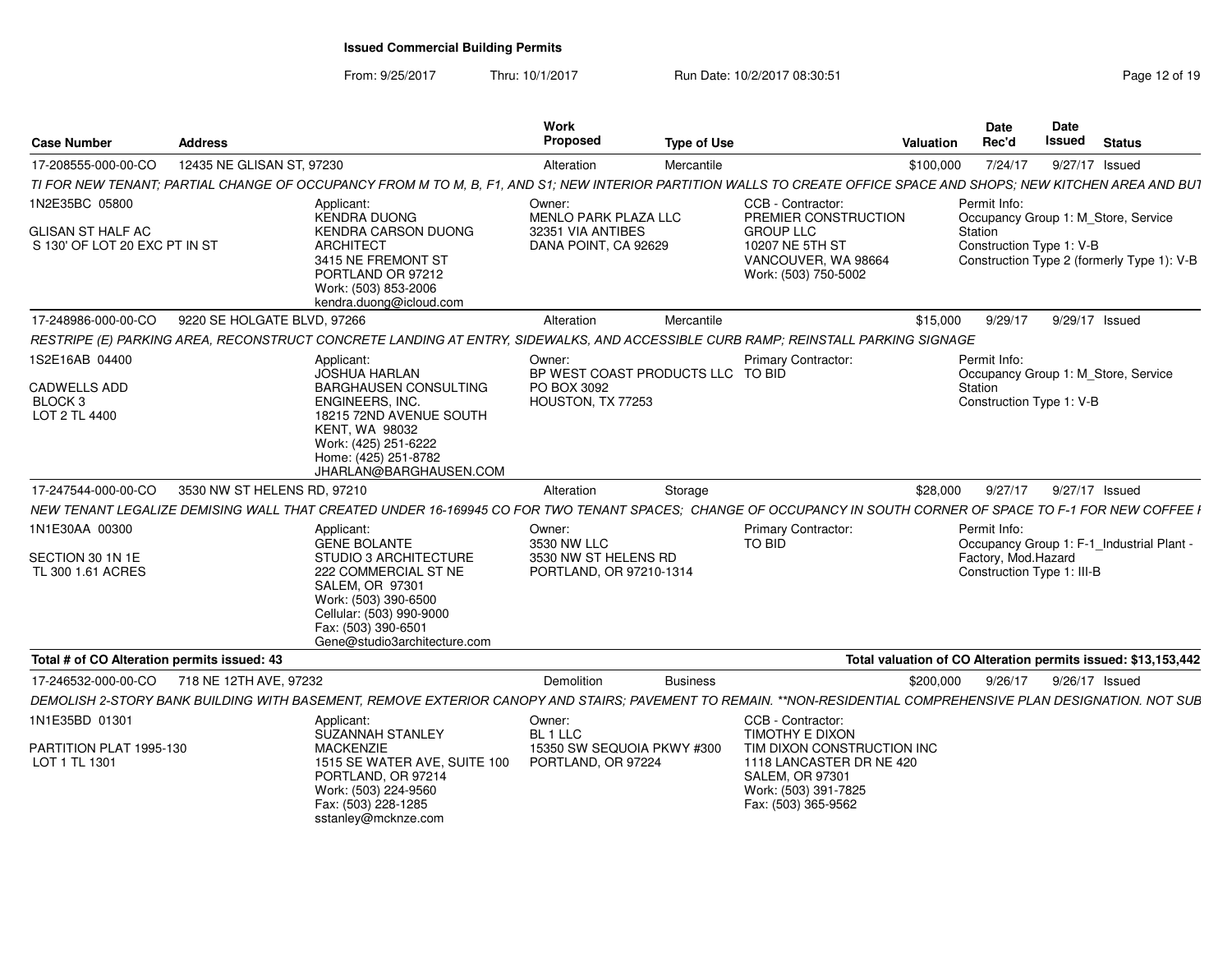From: 9/25/2017Thru: 10/1/2017 Run Date: 10/2/2017 08:30:51

| Page 13 of 19 |  |  |  |
|---------------|--|--|--|
|---------------|--|--|--|

| <b>Case Number</b>                                      | <b>Address</b>             |                                                                                                                                                                               | Work<br>Proposed                                                                                        | <b>Type of Use</b> |                                                                                                                                                                 | <b>Valuation</b>                                                                 | Date<br>Rec'd                                                                  | Date<br>Issued | <b>Status</b>                                                |
|---------------------------------------------------------|----------------------------|-------------------------------------------------------------------------------------------------------------------------------------------------------------------------------|---------------------------------------------------------------------------------------------------------|--------------------|-----------------------------------------------------------------------------------------------------------------------------------------------------------------|----------------------------------------------------------------------------------|--------------------------------------------------------------------------------|----------------|--------------------------------------------------------------|
| 17-138858-000-00-CO                                     | ,97206                     |                                                                                                                                                                               | Demolition                                                                                              | Utility            |                                                                                                                                                                 | \$12,000                                                                         | 9/27/17                                                                        | 9/27/17        | Issued                                                       |
| DEMOLISH 20' X 50' PICNIC STRUCTURE.                    |                            |                                                                                                                                                                               |                                                                                                         |                    |                                                                                                                                                                 |                                                                                  |                                                                                |                |                                                              |
| 1S2E18BD 08700                                          |                            | Applicant:                                                                                                                                                                    | Owner:                                                                                                  |                    | CCB - Contractor:                                                                                                                                               |                                                                                  |                                                                                |                |                                                              |
| SECTION 18 1S 2E<br>TL 8700 14.11 ACRES                 |                            | <b>SUZANNE CAREY</b><br>1120 SW 5TH AVE ROOM 1302<br>PORTLAND OR 97204<br>Work: (503) 823-5885<br>SUZANNE.CAREY@PORTLANDOR BRETT.HORNER@portlandoregon.gl ruffinconst@aol.com | PORTLAND CITY OF (BUREAU OF<br>1120 SW 5TH AVE #1302<br>PORTLAND, OR 97204-1912<br>Work: (503) 823-1674 |                    | <b>RUFFIN ENTERPRISES INC</b><br>8935 SE STANLEY PL<br>PORTLAND, OR 97206<br>Work: (503) 774-8090                                                               |                                                                                  |                                                                                |                |                                                              |
|                                                         |                            |                                                                                                                                                                               | Owner:<br><b>PARKS</b><br>1120 SW 5TH AVE #1302<br>PORTLAND, OR 97204-1912                              |                    |                                                                                                                                                                 |                                                                                  |                                                                                |                |                                                              |
|                                                         |                            |                                                                                                                                                                               | Owner:<br><b>RECREATION</b><br>1120 SW 5TH AVE #1302<br>PORTLAND, OR 97204-1912                         |                    |                                                                                                                                                                 |                                                                                  |                                                                                |                |                                                              |
| 17-216080-000-00-CO                                     | 3640 NW FRONT AVE, 97210   |                                                                                                                                                                               | Demolition                                                                                              | Utility            |                                                                                                                                                                 | \$1,350,000                                                                      | 8/15/17                                                                        | 9/27/17 Issued |                                                              |
| DEMOLITION OF THE SHELL PORTLAND TERMINAL DOCK FACILITY |                            |                                                                                                                                                                               |                                                                                                         |                    |                                                                                                                                                                 |                                                                                  |                                                                                |                |                                                              |
| 1N1E20 00300                                            |                            | Applicant:                                                                                                                                                                    | Owner:                                                                                                  |                    | CCB - Contractor:                                                                                                                                               |                                                                                  | Permit Info:                                                                   |                |                                                              |
| SECTION 20 1N 1E<br>TL 300 0.73 ACRES                   |                            | <b>HEIDI NELSON</b><br><b>AECOM</b><br>111 SW COLUMBIA ST SUITE 1500 HOUSTON, TX 77210-4369<br>PORTLAND OR 97201<br>Work: (503) 481-6822<br>heidi.nelson@aecom.com            | <b>EQUILON ENTERPRISES LLC</b><br>PO BOX 4369<br>(281) 874-2020                                         |                    | <b>DON HANSEN</b><br><b>ADVANCED AMERICAN</b><br>CONSTRUCTION INC<br>PO BOX 83599<br>PORTLAND, OR 97283<br>Work: (503) 445-9000<br>Fax: (503) 650-8230          | Occupancy Group 1: U_Private<br>Garage\Utility Misc.<br>Construction Type 1: V-B |                                                                                |                |                                                              |
| Total # of CO Demolition permits issued: 3              |                            |                                                                                                                                                                               |                                                                                                         |                    |                                                                                                                                                                 |                                                                                  |                                                                                |                | Total valuation of CO Demolition permits issued: \$1,562,000 |
| 16-196383-DFS-02-CO                                     | 10506 E BURNSIDE ST, 97216 |                                                                                                                                                                               | <b>New Construction</b>                                                                                 |                    | Apartments/Condos (3 or more units)                                                                                                                             | \$60,324                                                                         | 6/29/17                                                                        | 9/26/17 Issued |                                                              |
|                                                         |                            | DFS FOR I-JOISTS; REVISE LISTED ONE-HOUR FLOOR CEILING ASSEMBLY TO GA FC 5011.                                                                                                |                                                                                                         |                    |                                                                                                                                                                 |                                                                                  |                                                                                |                |                                                              |
| 1N2E34CC 00500<br>KILWORTH AC<br>INC VAC ST LOT 22      |                            | Applicant:<br><b>BROOKE DE FREVAL</b><br>PAVILION CONSTRUCTION<br>16037 SW UPPER BOONES<br><b>FERRY RD</b><br>TIGARD OR 97224                                                 | Owner:<br>10506 E BURNSIDE LLC<br>1303 SW 16TH AVE<br>PORTLAND, OR 97201                                |                    | CCB - Contractor:<br><b>RILEY TOBIN</b><br>PAVILION CONSTRUCTION NW LL( Multi-family<br>4700 SW MACADAM AVE 200<br>PORTLAND, OR 97239<br>Work: (503) 290-5005   |                                                                                  | Permit Info:<br>Occupancy Group 1: R-2_Residential<br>Construction Type 1: V-A |                | Construction Type 2 (formerly Type 1): I-A                   |
|                                                         |                            | Work: (971) 401-1645<br>BDEFREVAL@PAVILIONCONSTRU                                                                                                                             |                                                                                                         |                    | Fax: (503) 244-1810<br>tdunn@pavilionconstruction.com                                                                                                           |                                                                                  |                                                                                |                |                                                              |
| 17-110041-REV-01-CO                                     | 485 SE 14TH AVE, 97214     |                                                                                                                                                                               | New Construction                                                                                        |                    | Apartments/Condos (3 or more units)                                                                                                                             | \$41,394                                                                         | 9/25/17                                                                        | 9/25/17 Issued |                                                              |
| REVISION TO LAYOUT OF UNDERGROUND PLUMBING              |                            |                                                                                                                                                                               |                                                                                                         |                    |                                                                                                                                                                 |                                                                                  |                                                                                |                |                                                              |
| 1N1E35CD 10200                                          |                            | Applicant:                                                                                                                                                                    | Owner:                                                                                                  |                    | CCB - Contractor:                                                                                                                                               |                                                                                  | Permit Info:                                                                   |                |                                                              |
| <b>BURNELLS ADD</b><br>BLOCK 281<br>LOT 5&6             |                            | MIKE COYLE<br><b>FASTER PERMITS</b><br>2000 SW 1st Avenue Suite 420<br>PORTLAND, OR 97201<br>Work: (503) 680-5497<br>Fax: (503) 296-2630<br>mike@fasterpermits.com            | BLUEBERRY DEVELOPMENT LP<br>3662 SW TUNNELWOOD ST<br>PORTLAND, OR 97221                                 |                    | <b>ESSEX GENERAL</b><br>CONSTRUCTION INC<br>4284 W 7TH AVE<br><b>EUGENE, OR 97402</b><br>Work: (541) 342-4509<br>Fax: (541) 342-6938<br>john.graves@essexgc.com |                                                                                  | Occupancy Group 1: R-2 Residential<br>Multi-family<br>Construction Type 1: V-A |                | Construction Type 2 (formerly Type 1): V-A                   |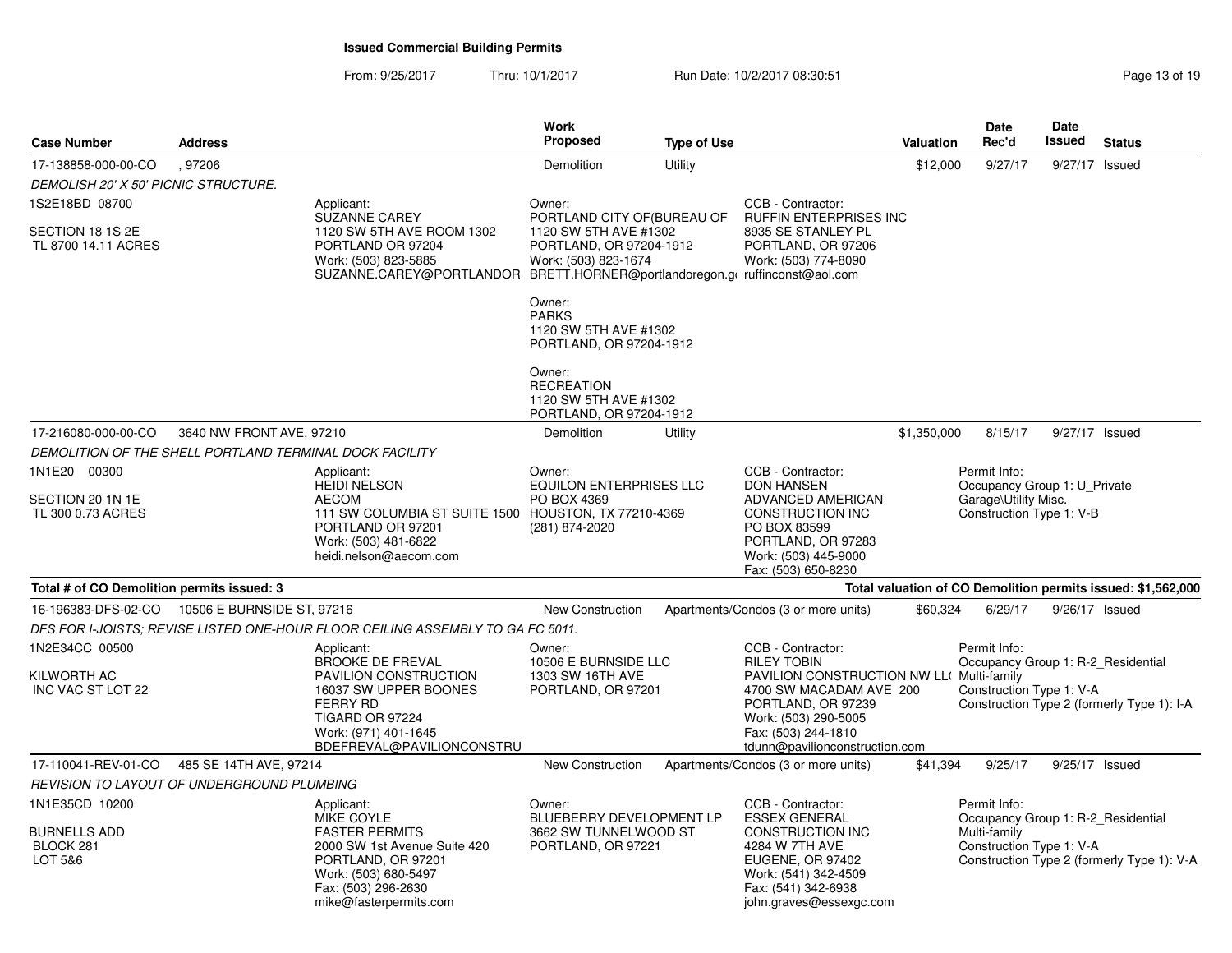From: 9/25/2017Thru: 10/1/2017 **Run Date: 10/2/2017 08:30:51 Run** Date: 10/2/2017 08:30:51

| <b>Case Number</b>                                                          | <b>Address</b>                                                                                                                                                                       | <b>Work</b><br>Proposed                                                                                                                            | <b>Type of Use</b>                                                                                                                              | Valuation   | <b>Date</b><br>Rec'd                                                                                                                            | Date<br><b>Issued</b> | <b>Status</b>                              |
|-----------------------------------------------------------------------------|--------------------------------------------------------------------------------------------------------------------------------------------------------------------------------------|----------------------------------------------------------------------------------------------------------------------------------------------------|-------------------------------------------------------------------------------------------------------------------------------------------------|-------------|-------------------------------------------------------------------------------------------------------------------------------------------------|-----------------------|--------------------------------------------|
| 16-214738-REV-02-CO                                                         | 1470 NW GLISAN ST, 97209                                                                                                                                                             | New Construction                                                                                                                                   | Apartments/Condos (3 or more units)                                                                                                             | \$          | 9/29/17                                                                                                                                         | 9/29/17 Issued        |                                            |
| REV 02 to STR 01 - Revisions to dewatering plan                             |                                                                                                                                                                                      |                                                                                                                                                    |                                                                                                                                                 |             |                                                                                                                                                 |                       |                                            |
| 1N1E33DA 01500                                                              | Applicant:<br><b>STUART SPAFFORD</b><br>ANKROM MOISAN ARCHITECTS,<br>INC.<br>38 NW DAVIS, SUITE 300<br>PORTLAND, OR 97209<br>Work: (503) 952-1514<br>STUARTS@ANKROMMOISAN.COM        | Owner:<br>14TH & GLISAN LLC<br>2839 SW 2ND AVE<br>PORTLAND, OR 97201-4736                                                                          | CCB - Contractor:<br>HOLLAND CONSTRUCTION INC<br>1111 MAIN ST SUITE 700<br>VANCOUVER, WA 98660<br>Work: (360) 694-7888<br>Fax: (360) 905-0153   |             | Permit Info:<br>Hazard, Parking Garage<br>Construction Type 1: I-A                                                                              |                       | Occupancy Group 1: S-2_Storage - Low       |
| 17-119356-REV-01-CO                                                         | 5511 NE 17TH AVE, 97211                                                                                                                                                              | <b>New Construction</b>                                                                                                                            | Apartments/Condos (3 or more units)                                                                                                             | \$          | 9/25/17                                                                                                                                         | 9/25/17 Issued        |                                            |
|                                                                             | REVISION TO CHANGE THE LOCATION OF 2 WINDOWS SOUTH ELEVATION, TO BE OUT OF THE VIEW OF THE TRASH ENCLOSURE                                                                           |                                                                                                                                                    |                                                                                                                                                 |             |                                                                                                                                                 |                       |                                            |
| 1N1E14DC 17000<br><b>OAKHURST</b><br>BLOCK <sub>3</sub><br>N 1/2 OF LOT 3&4 | Applicant:<br><b>Rich Brooks</b><br><b>CIDA</b><br>15895 SW 72nd Avenue Suite 200<br>Portland OR 97224<br>Work: (503) 226-1285<br>richb@cidainc.com                                  | Owner:<br>17TH GROUP LLC<br>5515 NE 17TH AVE<br>PORTLAND, OR 97211<br>(503) 208-8182                                                               | CCB - Contractor:<br><b>I &amp; E CONSTRUCTION INC</b><br>9550 SE CLACKAMAS RD<br>CLACKAMAS, OR 97015<br>Work: (503) 655-7933<br>Scott@iecon.us |             | Permit Info:<br>Occupancy Group 1: R-2 Residential<br>Multi-family<br>Construction Type 1: V-B                                                  |                       |                                            |
| 17-121064-000-00-CO                                                         | 1825 SE 50TH AVE, 97215                                                                                                                                                              | New Construction                                                                                                                                   | Apartments/Condos (3 or more units)                                                                                                             | \$2,250,000 | 2/14/17                                                                                                                                         |                       | 9/25/17 Under Inspection                   |
|                                                                             | NEW 4 STORY. 19 UNIT APARTMENT BUILDING. INCLUDES ASSOCIATED SITEWORK ***SEPARATE MECHANICAL PERMIT REQUIRED***                                                                      |                                                                                                                                                    |                                                                                                                                                 |             |                                                                                                                                                 |                       |                                            |
| 1S2E06CA 08800                                                              | Applicant:<br><b>JOSHUA GUERRA</b><br>OTAK ARCHITECTURE, INC<br>808 SW 3rd AVE, STE 300<br>PORTLAND OR 97204<br>Work: (503) 415-2403<br>Home: (503) 415-2304<br>josh.guerra@otak.com | Owner:<br><b>CHARLES E SMITH</b><br>PO BOX 625<br>EAGLE CREEK, OR 97022<br>Owner:<br><b>LANELDA J SMITH</b><br>PO BOX 625<br>EAGLE CREEK, OR 97022 | CCB - Contractor:<br>LORENTZ BRUUN CO INC<br>3611 SE 20TH AVE, STE 300<br>PORTLAND, OR 97202<br>Work: (503) 232-7106                            |             | Permit Info:<br>Occupancy Group 1: R-2_Residential<br>Multi-family<br>Construction Type 1: V-A<br>Total Square Footage - Display Only:<br>15000 |                       | Construction Type 2 (formerly Type 1): V-A |
| 16-214738-REV-01-CO                                                         | 1470 NW GLISAN ST, 97209                                                                                                                                                             | <b>New Construction</b>                                                                                                                            | Apartments/Condos (3 or more units)                                                                                                             | \$          | 6/16/17                                                                                                                                         | 9/29/17 Issued        |                                            |
|                                                                             | REV 01 to STR 01 - Revisions to architectural and structural sheets, see itemized list in documents                                                                                  |                                                                                                                                                    |                                                                                                                                                 |             |                                                                                                                                                 |                       |                                            |
| 1N1E33DA 01500                                                              | Applicant:<br>STUART SPAFFORD<br>ANKROM MOISAN ARCHITECTS.<br>INC.<br>38 NW DAVIS, SUITE 300<br>PORTLAND, OR 97209<br>Work: (503) 952-1514<br>STUARTS@ANKROMMOISAN.COM               | Owner:<br>14TH & GLISAN LLC<br>2839 SW 2ND AVE<br>PORTLAND, OR 97201-4736                                                                          | CCB - Contractor:<br>HOLLAND CONSTRUCTION INC<br>1111 MAIN ST SUITE 700<br>VANCOUVER, WA 98660<br>Work: (360) 694-7888<br>Fax: (360) 905-0153   |             | Permit Info:<br>Hazard, Parking Garage<br>Construction Type 1: I-A                                                                              |                       | Occupancy Group 1: S-2_Storage - Low       |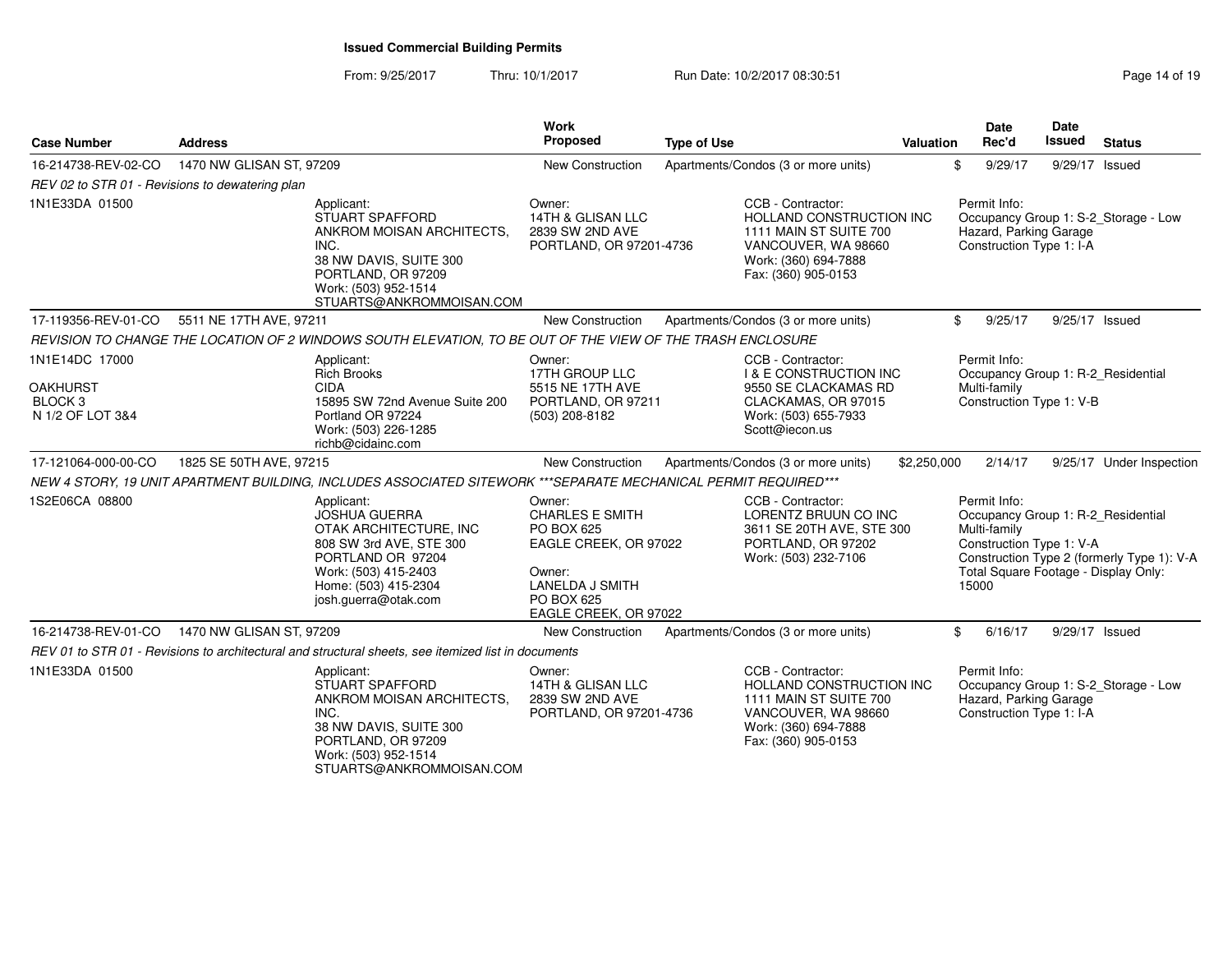From: 9/25/2017Thru: 10/1/2017 **Run Date: 10/2/2017 08:30:51 Run** Date: 10/2/2017 08:30:51

| <b>Case Number</b>                                                                                                                                                               | <b>Address</b>            |                                                                                                                                                                                                                      | <b>Work</b><br><b>Proposed</b>                                                                                                                                          | <b>Type of Use</b> |                                                                                                                                                                                            | Valuation | <b>Date</b><br>Rec'd                                                                           | Date<br><b>Issued</b> | <b>Status</b>                                                                      |
|----------------------------------------------------------------------------------------------------------------------------------------------------------------------------------|---------------------------|----------------------------------------------------------------------------------------------------------------------------------------------------------------------------------------------------------------------|-------------------------------------------------------------------------------------------------------------------------------------------------------------------------|--------------------|--------------------------------------------------------------------------------------------------------------------------------------------------------------------------------------------|-----------|------------------------------------------------------------------------------------------------|-----------------------|------------------------------------------------------------------------------------|
| 15-132860-DFS-05-CO                                                                                                                                                              | 878 N FREMONT ST, 97227   |                                                                                                                                                                                                                      | New Construction                                                                                                                                                        |                    | Apartments/Condos (3 or more units)                                                                                                                                                        | \$50,000  | 8/29/17                                                                                        |                       | 9/29/17 Issued                                                                     |
| DFS 05 - Mechanical anchorage                                                                                                                                                    |                           |                                                                                                                                                                                                                      |                                                                                                                                                                         |                    |                                                                                                                                                                                            |           |                                                                                                |                       |                                                                                    |
| 1N1E27BA 03700                                                                                                                                                                   |                           | Applicant:<br>Tonia Dickerson<br>Marathon Construction Services, LLC 30050 SW TOWN CTR LOOP W<br>30050 SW Town Center Loop W.,<br>Suite 200<br>Wilsonville, OR 97070<br>Work: (503) 582-8447<br>tonia@marathoncs.com | Owner:<br>MISSISSIPPI AVENUE<br>#200<br>WILSONVILLE, OR 97070-7596<br>Owner:<br><b>APARTMENTS LLC</b><br>30050 SW TOWN CTR LOOP W<br>#200<br>WILSONVILLE, OR 97070-7596 |                    | CCB - Contractor:<br>MARATHON CONSTRUCTION<br><b>SERVICES LLC</b><br>30050 SW TOWN CENTER LOOP<br><b>W STE 200</b><br>WILSONVILLE, OR 97070<br>Work: (503) 582-8282<br>Fax: (503) 582-8383 |           | Permit Info:<br>Occupancy Group 1: R-2_Residential<br>Multi-family<br>Construction Type 1: V-A |                       | Construction Type 2 (formerly Type 1): I-A                                         |
| 15-281993-DFS-03-CO                                                                                                                                                              | 4525 NE FREMONT ST, 97213 |                                                                                                                                                                                                                      | New Construction                                                                                                                                                        |                    | Apartments/Condos (3 or more units)                                                                                                                                                        | \$12,000  | 6/6/17                                                                                         |                       | 9/29/17 Issued                                                                     |
| <b>DFS FOR STOREFRONT WINDOWS</b>                                                                                                                                                |                           |                                                                                                                                                                                                                      |                                                                                                                                                                         |                    |                                                                                                                                                                                            |           |                                                                                                |                       |                                                                                    |
| 1N2E19CC 13700                                                                                                                                                                   |                           | Applicant:                                                                                                                                                                                                           | Owner:                                                                                                                                                                  |                    | CCB - Contractor:                                                                                                                                                                          |           | Permit Info:                                                                                   |                       |                                                                                    |
| SECTION 19 1N 2E<br>TL 13700 0.34 ACRES                                                                                                                                          |                           | <b>MIKE COYLE</b><br><b>FASTER PERMITS</b><br>2000 SW 1ST AVE SUITE 420<br>PORTLAND, OR 97201<br>Cellular: (503) 680-5497<br>Fax: (503) 296-2630<br>mike@fasterpermits.com                                           | 4525 FREMONT LLC<br>2225 NE 45TH AVE<br>PORTLAND, OR 97213-1343                                                                                                         |                    | JEAN PIERRE VEILLET<br>SITEWORKS INC<br>240 SE 2ND ST<br>PORTLAND, OR 97214<br>Work: (503) 230-2337<br>Cellular: (503) 544-8688<br>david@siteworksportland.com                             |           | Occupancy Group 1: R-2_Residential<br>Multi-family<br>Construction Type 1: V-B                 |                       | Construction Type 2 (formerly Type 1): I-A                                         |
| 15-281993-REV-05-CO                                                                                                                                                              | 4525 NE FREMONT ST, 97213 |                                                                                                                                                                                                                      | <b>New Construction</b>                                                                                                                                                 |                    | Apartments/Condos (3 or more units)                                                                                                                                                        |           | \$<br>9/29/17                                                                                  |                       | 9/29/17 Issued                                                                     |
| REVISION TO REMOVE ANCHORAGE OF EQUIPMENT AS A DFS                                                                                                                               |                           |                                                                                                                                                                                                                      |                                                                                                                                                                         |                    |                                                                                                                                                                                            |           |                                                                                                |                       |                                                                                    |
| 1N2E19CC 13700<br>SECTION 19 1N 2E<br>TL 13700 0.34 ACRES                                                                                                                        |                           | Applicant:<br>MIKE COYLE<br><b>FASTER PERMITS</b><br>2000 SW 1ST AVE SUITE 420<br>PORTLAND, OR 97201<br>Cellular: (503) 680-5497<br>Fax: (503) 296-2630<br>mike@fasterpermits.com                                    | Owner:<br>4525 FREMONT LLC<br>2225 NE 45TH AVE<br>PORTLAND, OR 97213-1343                                                                                               |                    | CCB - Contractor:<br>JEAN PIERRE VEILLET<br><b>SITEWORKS INC</b><br>240 SE 2ND ST<br>PORTLAND, OR 97214<br>Work: (503) 230-2337<br>Cellular: (503) 544-8688<br>david@siteworksportland.com |           | Permit Info:<br>Occupancy Group 1: R-2_Residential<br>Multi-family<br>Construction Type 1: V-B |                       | Construction Type 2 (formerly Type 1): I-A                                         |
| 16-189945-DFS-01-CO                                                                                                                                                              | 22 SE 11TH AVE, 97214     |                                                                                                                                                                                                                      | New Construction                                                                                                                                                        |                    | Apartments/Condos (3 or more units)                                                                                                                                                        | \$12,000  | 9/7/17                                                                                         |                       | 9/28/17 Issued                                                                     |
| DEFFERED SUBMITTAL FOR TIEDOWN SYSTEM                                                                                                                                            |                           |                                                                                                                                                                                                                      |                                                                                                                                                                         |                    |                                                                                                                                                                                            |           |                                                                                                |                       |                                                                                    |
| 1N1E35CD 00800<br><b>EAST PORTLAND</b><br>BLOCK 237<br>LOT 1&2&7&8 TL 800<br>LAND & IMPS SEE R150522 (R226515691)<br>FOR BILLBOARD & R684139 (R226515692)<br><b>FOR AIRSPACE</b> |                           | Applicant:<br><b>DAVID MULLENS</b><br>URBAN DEVELOPMENT GROUP<br>735 SW 158TH AVENUE<br>BEAVERTON, OR 97006<br>Work: (360) 518-6985<br>davidImullens@gmail.com                                                       | Owner:<br>UDG 11TH & BURNSIDE LLC<br>735 SW 158TH AVE<br>BEAVERTON, OR 97006-4952                                                                                       |                    | CCB - Contractor:<br>SK HOFF CONSTRUCTION LLC<br>735 SW 158TH AVE<br>BEAVERTON, OR 97006<br>Work: (503) 367-1116<br>Fax: (503) 641-7661<br>(360) 518-6985x cell<br>DAVIDLMULLENS@GMAIL.COM |           | Permit Info:<br>Hazard, Parking Garage<br>Construction Type 1: I-A                             |                       | Occupancy Group 1: S-2_Storage - Low<br>Construction Type 2 (formerly Type 1): I-A |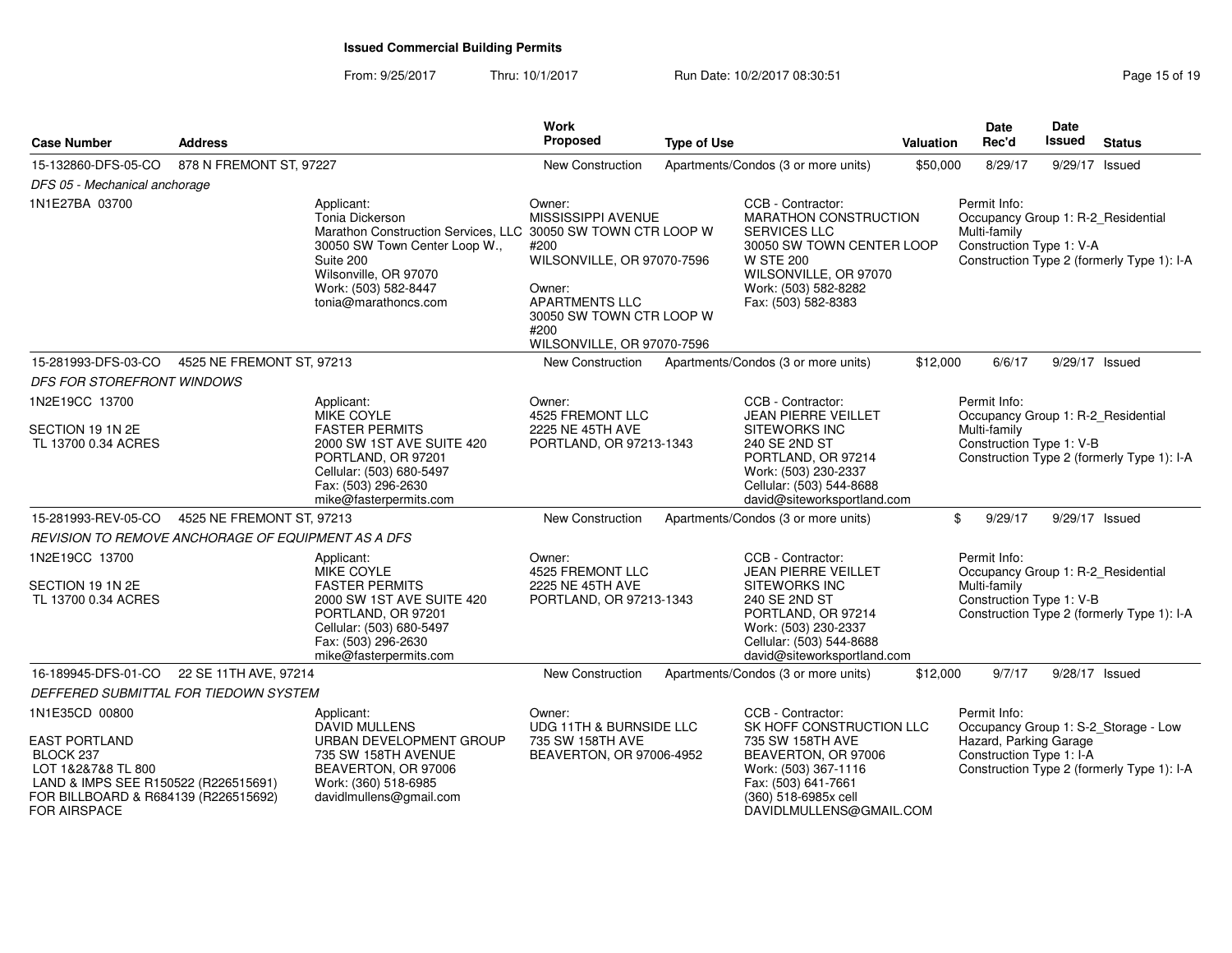From: 9/25/2017Thru: 10/1/2017 **Run Date: 10/2/2017 08:30:51 Research 2018 19** Page 16 of 19

| <b>Case Number</b>                                                                                                                                                               | <b>Address</b>              |                                                                                                                                                                                         | <b>Work</b><br>Proposed                                                                                       | <b>Type of Use</b> |                                                                                                                                                                                                    | Valuation | Date<br>Rec'd                                                                                  | Date<br>Issued | <b>Status</b>                                                                      |
|----------------------------------------------------------------------------------------------------------------------------------------------------------------------------------|-----------------------------|-----------------------------------------------------------------------------------------------------------------------------------------------------------------------------------------|---------------------------------------------------------------------------------------------------------------|--------------------|----------------------------------------------------------------------------------------------------------------------------------------------------------------------------------------------------|-----------|------------------------------------------------------------------------------------------------|----------------|------------------------------------------------------------------------------------|
| 16-189945-DFS-02-CO                                                                                                                                                              | 22 SE 11TH AVE, 97214       |                                                                                                                                                                                         | New Construction                                                                                              |                    | Apartments/Condos (3 or more units)                                                                                                                                                                | \$32,000  | 9/11/17                                                                                        |                | 9/28/17 Issued                                                                     |
| DEFFERED SUBMITTAL FOR ROOF TRUSSES                                                                                                                                              |                             |                                                                                                                                                                                         |                                                                                                               |                    |                                                                                                                                                                                                    |           |                                                                                                |                |                                                                                    |
| 1N1E35CD 00800<br><b>EAST PORTLAND</b><br>BLOCK 237<br>LOT 1&2&7&8 TL 800<br>LAND & IMPS SEE R150522 (R226515691)<br>FOR BILLBOARD & R684139 (R226515692)<br><b>FOR AIRSPACE</b> |                             | Applicant:<br><b>DAVID MULLENS</b><br>URBAN DEVELOPMENT GROUP<br>735 SW 158TH AVENUE<br>BEAVERTON, OR 97006<br>Work: (360) 518-6985<br>davidImullens@gmail.com                          | Owner:<br>UDG 11TH & BURNSIDE LLC<br>735 SW 158TH AVE<br>BEAVERTON, OR 97006-4952                             |                    | CCB - Contractor:<br>SK HOFF CONSTRUCTION LLC<br>735 SW 158TH AVE<br>BEAVERTON, OR 97006<br>Work: (503) 367-1116<br>Fax: (503) 641-7661<br>(360) 518-6985x cell<br>DAVIDLMULLENS@GMAIL.COM         |           | Permit Info:<br>Hazard, Parking Garage<br>Construction Type 1: I-A                             |                | Occupancy Group 1: S-2_Storage - Low<br>Construction Type 2 (formerly Type 1): I-A |
| 16-103572-DFS-03-CO                                                                                                                                                              | 5151 SE HOLGATE BLVD, 97206 |                                                                                                                                                                                         | <b>New Construction</b>                                                                                       |                    | Apartments/Condos (3 or more units)                                                                                                                                                                | \$5,000   | 9/28/17                                                                                        |                | 9/28/17 Issued                                                                     |
| DFS FOR TRASH COMPACTOR ANCHORAGE                                                                                                                                                |                             |                                                                                                                                                                                         |                                                                                                               |                    |                                                                                                                                                                                                    |           |                                                                                                |                |                                                                                    |
| 1S2E07DC 17500<br><b>LENOX</b><br><b>BLOCK1</b><br>LOT 1&21 EXC PT IN STS<br>LOT 2&22 EXC PT IN ST                                                                               |                             | Applicant:<br><b>MIKE COYLE</b><br><b>FASTER PERMITS</b><br>2000 SW 1st Avenue Suite 420<br>PORTLAND, OR 97201<br>Work: (503) 680-5497<br>Fax: (503) 296-2630<br>mike@fasterpermits.com | Owner:<br><b>LENOX ADDITION LLC</b><br>52 + HOLGATE LLC-1/3 &<br>FIFTY-TWO WOODSTO<br>PORTLAND, OR 97209-1515 |                    | CCB - Contractor:<br><b>ERIK OPSAHL</b><br>RAINIER PACIFIC DEVELOPMENT<br><b>LLC</b><br>1845 NW 23RD PLACE<br>PORTLAND, OR 97210<br>Work: (503) 223-2465<br>Fax: (503) 297-9561<br>erik@rpdllc.com |           | Permit Info:<br>Occupancy Group 1: R-2_Residential<br>Multi-family<br>Construction Type 1: V-A |                | Construction Type 2 (formerly Type 1): V-A                                         |
| 15-131540-DFS-13-CO                                                                                                                                                              | 1250 NW KEARNEY ST, 97209   |                                                                                                                                                                                         | <b>New Construction</b>                                                                                       |                    | Apartments/Condos (3 or more units)                                                                                                                                                                | \$60,000  | 8/24/17                                                                                        |                | 9/26/17 Issued                                                                     |
| DFS 13 - 12th Av Fall Restraint                                                                                                                                                  |                             |                                                                                                                                                                                         |                                                                                                               |                    |                                                                                                                                                                                                    |           |                                                                                                |                |                                                                                    |
| 1N1E33AD 01600                                                                                                                                                                   |                             | Applicant:<br>KATIE HOYT<br>ANDERSEN CONSTRUCTION<br>1328 NW KEARNEY<br>PORTLAND OR 97209<br>Work: (971) 678-3465<br>khoyt@andersen-const.com                                           | Owner:<br>PEARL BLOCK 136 LLC<br>1201 3RD AVE #5400<br>SEATTLE, WA 98101                                      |                    | CCB - Contractor:<br>Chris Copeland<br>ANDERSEN CONSTRUCTION<br>COMPANY<br>PO BOX 6712<br>PORTLAND, OR 97228-6712<br>Work: (503) 283-6712<br>Fax: (503) 283-4393<br>ccopeland@andersen-const.com   |           | Permit Info:<br>Occupancy Group 1: R-2_Residential<br>Multi-family<br>Construction Type 1: I-A |                | Construction Type 2 (formerly Type 1): I-A                                         |
| 15-281993-DFS-06-CO                                                                                                                                                              | 4525 NE FREMONT ST, 97213   |                                                                                                                                                                                         | New Construction                                                                                              |                    | Apartments/Condos (3 or more units)                                                                                                                                                                | \$5,000   | 8/7/17                                                                                         |                | 9/26/17 Issued                                                                     |
| <b>DFS FOR STAIR "B"</b>                                                                                                                                                         |                             |                                                                                                                                                                                         |                                                                                                               |                    |                                                                                                                                                                                                    |           |                                                                                                |                |                                                                                    |
| 1N2E19CC 13700                                                                                                                                                                   |                             | Applicant:<br><b>MIKE COYLE</b>                                                                                                                                                         | Owner:<br>4525 FREMONT LLC                                                                                    |                    | CCB - Contractor:<br><b>JEAN PIERRE VEILLET</b>                                                                                                                                                    |           | Permit Info:<br>Occupancy Group 1: R-2_Residential                                             |                |                                                                                    |
| SECTION 19 1N 2E<br>TL 13700 0.34 ACRES                                                                                                                                          |                             | <b>FASTER PERMITS</b><br>2000 SW 1ST AVE SUITE 420<br>PORTLAND, OR 97201<br>Cellular: (503) 680-5497<br>Fax: (503) 296-2630<br>mike@fasterpermits.com                                   | 2225 NE 45TH AVE<br>PORTLAND, OR 97213-1343                                                                   |                    | <b>SITEWORKS INC</b><br>240 SE 2ND ST<br>PORTLAND, OR 97214<br>Work: (503) 230-2337<br>Cellular: (503) 544-8688<br>david@siteworksportland.com                                                     |           | Multi-family<br>Construction Type 1: V-B                                                       |                | Construction Type 2 (formerly Type 1): I-A                                         |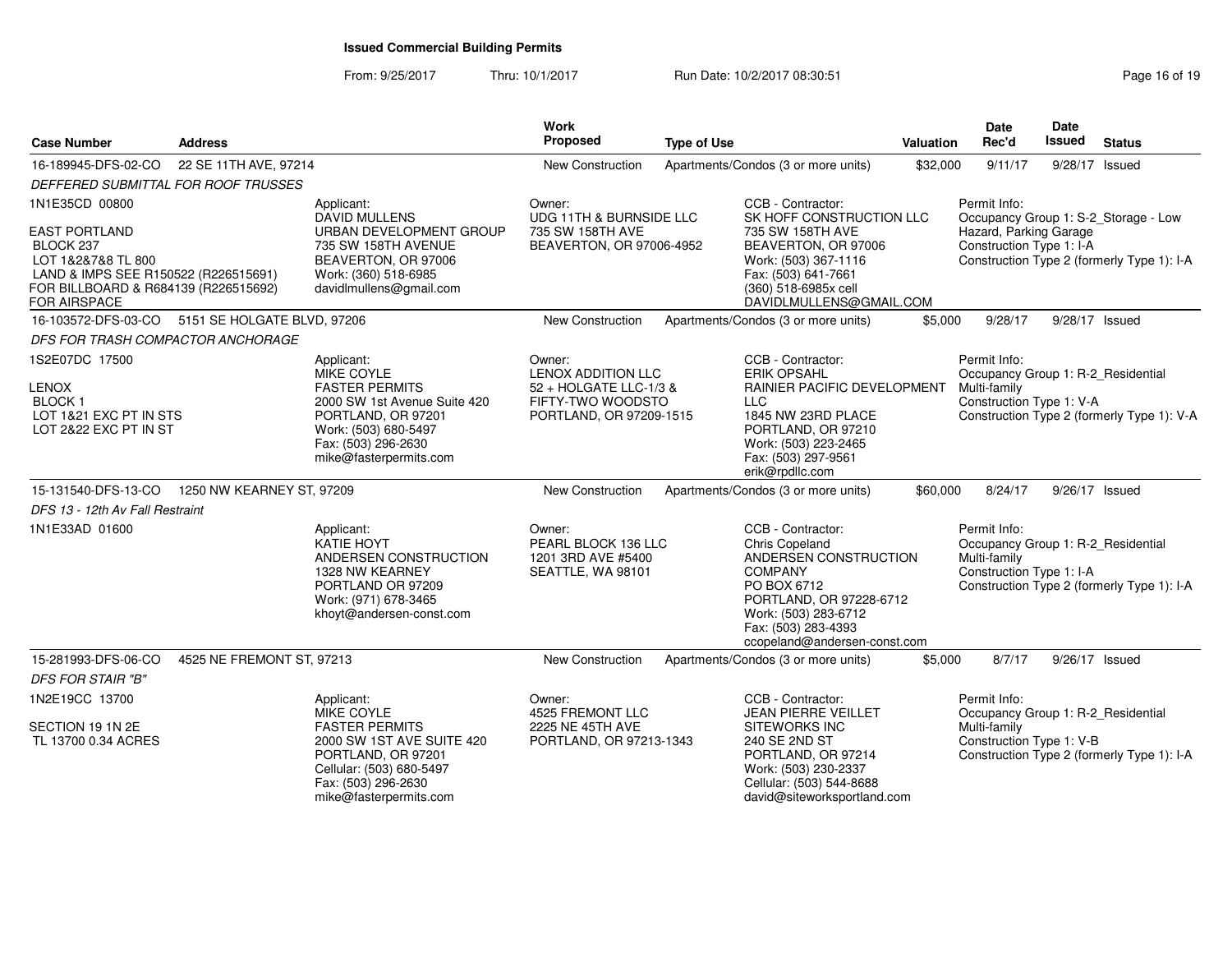From: 9/25/2017Thru: 10/1/2017 **Run Date: 10/2/2017 08:30:51 Run** Date: 10/2/2017 08:30:51

| <b>Case Number</b>                                                                 | <b>Address</b>             |                                                                                                                                                                                                                                                                                                                                                             | Work<br>Proposed                                                                                                                                                                                                                                                   | <b>Type of Use</b> |                                                                                                                                                                  | <b>Valuation</b> | <b>Date</b><br>Rec'd                                                                                                           | Date<br><b>Issued</b> | <b>Status</b>                              |
|------------------------------------------------------------------------------------|----------------------------|-------------------------------------------------------------------------------------------------------------------------------------------------------------------------------------------------------------------------------------------------------------------------------------------------------------------------------------------------------------|--------------------------------------------------------------------------------------------------------------------------------------------------------------------------------------------------------------------------------------------------------------------|--------------------|------------------------------------------------------------------------------------------------------------------------------------------------------------------|------------------|--------------------------------------------------------------------------------------------------------------------------------|-----------------------|--------------------------------------------|
| 16-256314-REV-01-CO                                                                | 7659 N WESTANNA AVE, 97203 |                                                                                                                                                                                                                                                                                                                                                             | New Construction                                                                                                                                                                                                                                                   |                    | Apartments/Condos (3 or more units)                                                                                                                              | \$               | 8/28/17                                                                                                                        | 9/26/17 Issued        |                                            |
|                                                                                    |                            | REVISION TO CHANGE WATER METERS FROM 4 SEPARATE METERS TO 1 METER FOR ENTIRE BUILDING - METER WILL NOW BE 1.5" WATER METER LINE- REMOVAL OF FIRE RISER AT REAR OF                                                                                                                                                                                           |                                                                                                                                                                                                                                                                    |                    |                                                                                                                                                                  |                  |                                                                                                                                |                       |                                            |
| 1N1E07AC 07900<br>NORTHERN HILL ADD<br><b>BLOCK 5</b><br>LOT 7&8                   |                            | Applicant:<br><b>NICK ALBANO</b><br>438 1st St.<br>Lake Oswego, OR 97034<br>Work: (503) 705-8870<br>NICK@BULLDOGCP.COM                                                                                                                                                                                                                                      | Owner:<br><b>BULLDOG CAPITAL LLC</b><br>438 1ST ST<br>LAKE OSWEGO, OR 97034-3123                                                                                                                                                                                   |                    | CCB - Contractor:<br>CRESCENT CUSTOM HOMES LLC<br>8575 SE NORTHERN HEIGHTS<br><b>COURT</b><br>HAPPY VALLEY, OR 97086<br>Work: (503) 481-4305<br>OPUSSR@GMAIL.COM |                  | Permit Info:<br>Occupancy Group 1: R-2_Residential<br>Multi-family<br>Construction Type 1: V-B                                 |                       | Construction Type 2 (formerly Type 1): V-B |
| 16-274970-REV-01-CO 2027 SE HAROLD ST, 97202                                       |                            |                                                                                                                                                                                                                                                                                                                                                             | <b>New Construction</b>                                                                                                                                                                                                                                            |                    | Apartments/Condos (3 or more units)                                                                                                                              | \$               | 8/28/17                                                                                                                        | 9/26/17 Issued        |                                            |
|                                                                                    |                            | REVISION TO WATER METERS FROM 4 SEPARATE TO 1 METER FOR ENTIRE BUILDING, METER WILL NOW BE 1.5" WATER METER LINE - REMOVAL OF FIRE RISER AT REAR OF BUILDING                                                                                                                                                                                                |                                                                                                                                                                                                                                                                    |                    |                                                                                                                                                                  |                  |                                                                                                                                |                       |                                            |
| 1S1E14AD 02600<br><b>FLORAL PK ADD</b><br>BLOCK <sub>3</sub><br>LOT 8 EXC PT IN ST |                            | Applicant:<br><b>NICK ALBANO</b><br>438 1st St.<br>Lake Oswego, OR 97034<br>Work: (503) 705-8870<br>NICK@BULLDOGCP.COM                                                                                                                                                                                                                                      | Owner:<br><b>BULLDOG CAPITAL LLC</b><br>438 1ST ST<br>LAKE OSWEGO, OR 97034-3123                                                                                                                                                                                   |                    | CCB - Contractor:<br>CRESCENT CUSTOM HOMES LLC<br>8575 SE NORTHERN HEIGHTS<br><b>COURT</b><br>HAPPY VALLEY, OR 97086<br>Work: (503) 481-4305<br>OPUSSR@GMAIL.COM |                  | Permit Info:<br>Occupancy Group 1: R-2_Residential<br>Multi-family<br>Construction Type 1: V-B                                 |                       |                                            |
| 17-137772-000-00-CO                                                                | 5005 SE 72ND AVE, 97206    |                                                                                                                                                                                                                                                                                                                                                             | <b>New Construction</b>                                                                                                                                                                                                                                            |                    | Apartments/Condos (3 or more units)                                                                                                                              | \$13,500,000     | 3/28/17                                                                                                                        | 9/26/17 Issued        |                                            |
|                                                                                    |                            | New four-story mixed-use multi-family building with 101 apartment units over ground floor retail and residential services; 35 on-site parking stalls Septic Decommissioning Required. Call for Inspection 842.                                                                                                                                              |                                                                                                                                                                                                                                                                    |                    |                                                                                                                                                                  |                  |                                                                                                                                |                       |                                            |
| 1S2E17BD 00100                                                                     |                            | Applicant:<br>LEE JORGENSEN<br><b>HOLST ARCHITECTURE</b><br>110 SE 8TH AVE<br>PORTLAND OR 97214<br>Work: (503) 233-9856<br>Fax: (503) 232-7135<br>LJORGENSEN@HOLSTARC.COM<br>Applicant:<br><b>SUZANNE ZUNIGA</b><br>PORTLAND HOUSING BUREAU<br>421 SW 6TH AVE, SUITE 500<br>PORTLAND, OR 97204<br>Work: (503) 823-3280<br>suzanne.zuniga@portlandoregon.gov | Owner:<br>PORTLAND CITY OF (PORTLAND<br>222 NW 5TH AVE<br>PORTLAND, OR 97209-3812<br>Owner:<br><b>DEVELOPMENT</b><br>COMMISSION(LEASED<br>222 NW 5TH AVE<br>PORTLAND, OR 97209-3812<br>Owner:<br>PORTLAND MERCADO LLC<br>222 NW 5TH AVE<br>PORTLAND, OR 97209-3812 |                    | CCB - Contractor:<br>LMC INC<br>19200 SW TETON AVE<br>TUALATIN, OR 97062<br>Work: (503) 646-0521<br>Fax: (503) 646-6823                                          |                  | Permit Info:<br>Occupancy Group 1: A-2_Restaurant<br>Construction Type 1: I-A<br>Total Square Footage - Display Only:<br>77922 |                       | Construction Type 2 (formerly Type 1): I-A |
| 16-292454-DFS-01-CO                                                                | 3325 SE DIVISION ST, 97214 |                                                                                                                                                                                                                                                                                                                                                             | <b>New Construction</b>                                                                                                                                                                                                                                            |                    | Apartments/Condos (3 or more units)                                                                                                                              | \$200,000        | 9/5/17                                                                                                                         |                       | 9/28/17 Issued                             |
| POST TENSION DECK - DEFERRED ITEM.                                                 |                            |                                                                                                                                                                                                                                                                                                                                                             |                                                                                                                                                                                                                                                                    |                    |                                                                                                                                                                  |                  |                                                                                                                                |                       |                                            |
| 1S1E01CD 24000<br>VAN HOOMISSEN<br>BLOCK <sub>3</sub><br>LOT <sub>13</sub>         |                            | Applicant:<br><b>STEPHANIE SHRADAR</b><br><b>HACKER ARCHITECTS</b><br>733 SW OAK ST #100<br>PORTLAND OR 97205<br>Work: (503) 227-1254<br>Home: (503) 901-4002<br>sshradar@hackerarchitects.com                                                                                                                                                              | Owner:<br><b>DIVISION 33 LLC</b><br>111 SW COLUMBIA ST #1100<br>PORTLAND, OR 97201-5865                                                                                                                                                                            |                    | CCB - Contractor:<br>LMC INC<br>19200 SW TETON AVE<br>TUALATIN, OR 97062<br>Work: (503) 646-0521<br>Fax: (503) 646-6823                                          |                  | Permit Info:<br>Occupancy Group 1: R-2 Residential<br>Multi-family<br>Construction Type 1: I-A                                 |                       | Construction Type 2 (formerly Type 1): I-A |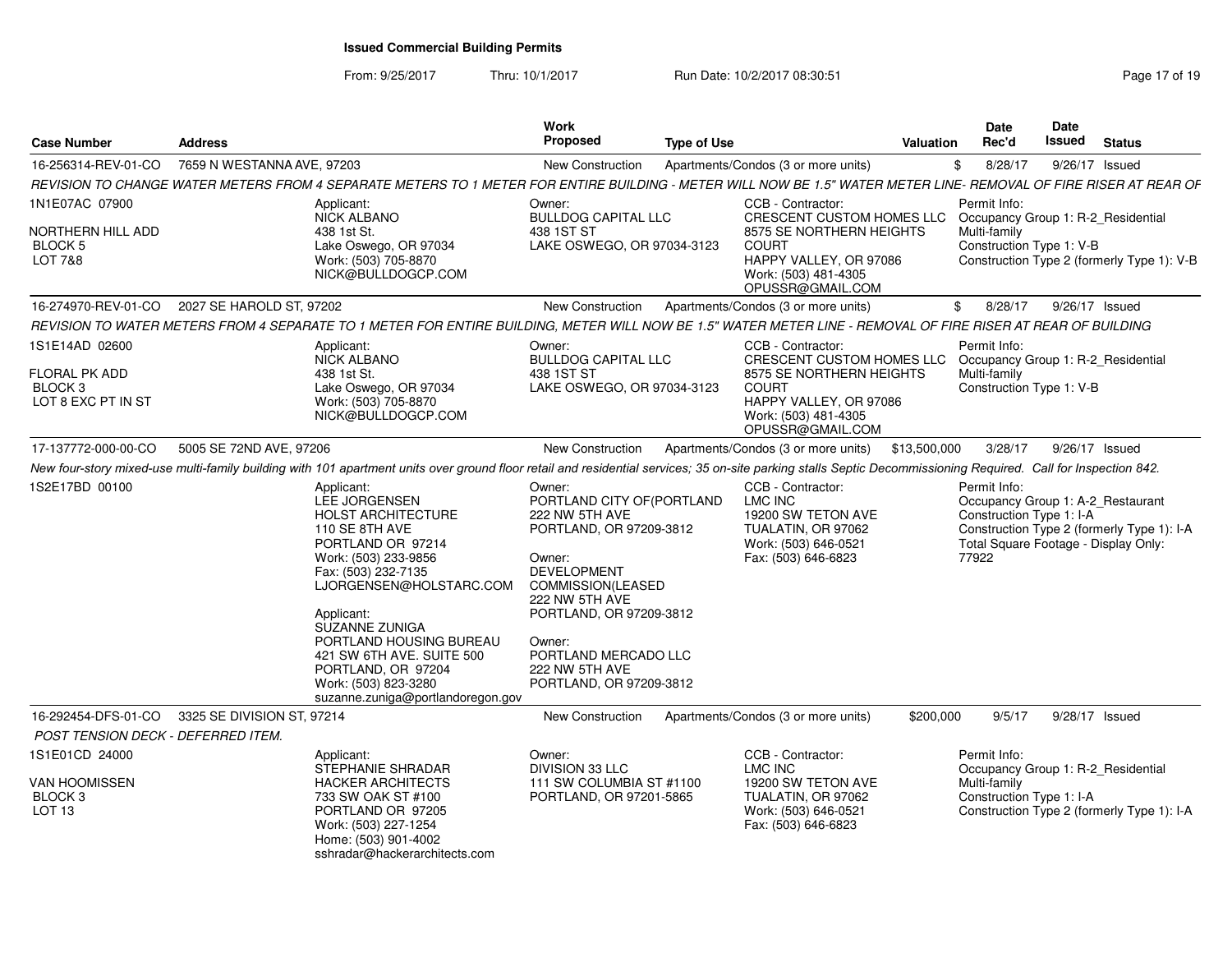From: 9/25/2017Thru: 10/1/2017 **Run Date: 10/2/2017 08:30:51 Research 2018 0f 19** Page 18 of 19

| <b>Case Number</b>                                                                                                  | <b>Address</b>                |                                                                                                                                                                | <b>Work</b><br><b>Proposed</b>                                             | <b>Type of Use</b> |                                                                                                                                                                                                         | Valuation | Date<br>Rec'd                                                                                         | Date<br>Issued | <b>Status</b>                                                                      |
|---------------------------------------------------------------------------------------------------------------------|-------------------------------|----------------------------------------------------------------------------------------------------------------------------------------------------------------|----------------------------------------------------------------------------|--------------------|---------------------------------------------------------------------------------------------------------------------------------------------------------------------------------------------------------|-----------|-------------------------------------------------------------------------------------------------------|----------------|------------------------------------------------------------------------------------|
| 17-110791-REV-01-CO                                                                                                 | 5005 NE SANDY BLVD, 97213     |                                                                                                                                                                | New Construction                                                           | Assembly           |                                                                                                                                                                                                         | \$        | 7/25/17                                                                                               | 9/29/17 Issued |                                                                                    |
|                                                                                                                     |                               | REVISION: REMOVE ENTIRE EAST END SHELL SPACE FLOOR SLAB. DELETE 3 SETS OF EXIT DOORS ON SOUTH ELEVATION AND REPLACE WITH 3 SECTIONS STOREFRONT GLAZING. REMOVE |                                                                            |                    |                                                                                                                                                                                                         |           |                                                                                                       |                |                                                                                    |
| 1N2E30CA 02100<br><b>BOULEVARD ADD</b><br>BLOCK 1<br>LOT <sub>8</sub><br>LOT 9-13 EXC PT IN ST<br>LOT <sub>14</sub> |                               | Applicant:<br><b>BEN RIPPE</b><br><b>SERA ARCHITECTS</b><br>338 NW FIFTH AVE<br>PORTLAND OR 97209<br>Work: (503) 847-2105<br>BENR@SERADESIGN.COM               | Owner:<br>5035 SANDY LLC<br>70 NW COUCH ST #207<br>PORTLAND, OR 97209-4038 |                    | CCB - Contractor:<br><b>BOB SCHOMMER</b><br>A C SCHOMMER & SONS INC<br>6421 NE COLWOOD WAY<br>PORTLAND, OR 97218-2755<br>Work: (503) 287-4646<br>Fax: (503) 287-4499<br>bob@schommer-sons.com           |           | Permit Info:<br>Hazard, Parking Garage<br>Construction Type 1: V-B                                    |                | Occupancy Group 1: S-2_Storage - Low<br>Construction Type 2 (formerly Type 1): V-B |
| 16-189522-DFS-03-CO                                                                                                 | 3303 N MISSISSIPPI AVE, 97227 |                                                                                                                                                                | <b>New Construction</b>                                                    | <b>Business</b>    |                                                                                                                                                                                                         | \$230,000 | 9/1/17                                                                                                | 9/29/17 Issued |                                                                                    |
| DFS FOR STOREFRONT AND GLASS ASSEMBLIES                                                                             |                               |                                                                                                                                                                |                                                                            |                    |                                                                                                                                                                                                         |           |                                                                                                       |                |                                                                                    |
| 1N1E27BA 04500                                                                                                      |                               | Applicant:<br>NATE ADEN<br>ABBOTT CONSTRUCTION<br>307 SE HAWTHORNE BLVD STE<br>150<br>PORTLAND OR 97214<br>Work: (503) 213-4033<br>NADEN@ABBOTTCONSTRUCTION    | Owner:<br>SOUTHERN MISS LLC<br>1409 NE 17TH AVE<br>PORTLAND, OR 97232-1494 |                    | CCB - Contractor:<br>Kevin Merriman<br>JR ABBOTT CONSTRUCTION INC<br>3408 1ST AVE S<br>SEATTLE, WA 98134<br>Work: (206) 467-8500<br>kevinlm@jrabbott.com                                                |           | Permit Info:<br>Occupancy Group 1: B_Bank, Off.,<br>Med.Off., Pub.Bldg.<br>Construction Type 1: I-A   |                | Construction Type 2 (formerly Type 1): III-B                                       |
| 15-131541-DFS-10-CO                                                                                                 | 850 NW 13TH AVE, 97209        |                                                                                                                                                                | <b>New Construction</b>                                                    | <b>Business</b>    |                                                                                                                                                                                                         | \$75,000  | 8/24/17                                                                                               | 9/26/17 Issued |                                                                                    |
| DFS 10 - Glass for Canopies/glass related only.                                                                     |                               |                                                                                                                                                                |                                                                            |                    |                                                                                                                                                                                                         |           |                                                                                                       |                |                                                                                    |
| 1N1E33AD 01600<br><b>COUCHS ADD</b><br>BLOCK 136<br>LOT 1-8                                                         |                               | Applicant:<br><b>KATIE HOYT</b><br>ANDERSEN CONSTRUCTION<br>1328 NW KEARNEY<br>PORTLAND OR 97209<br>Work: (971) 678-3465<br>khoyt@andersen-const.com           | Owner:<br>PEARL BLOCK 136 LLC<br>1201 3RD AVE #5400<br>SEATTLE, WA 98101   |                    | CCB - Contractor:<br>Chris Copeland<br>ANDERSEN CONSTRUCTION<br><b>COMPANY</b><br>PO BOX 6712<br>PORTLAND, OR 97228-6712<br>Work: (503) 283-6712<br>Fax: (503) 283-4393<br>ccopeland@andersen-const.com |           | Permit Info:<br>Occupancy Group 1: B_Bank, Off.,<br>Med.Off., Pub.Bldg.<br>Construction Type 1: III-B |                | Construction Type 2 (formerly Type 1): I-A                                         |
| 15-131541-DFS-09-CO                                                                                                 | 850 NW 13TH AVE, 97209        |                                                                                                                                                                | <b>New Construction</b>                                                    | <b>Business</b>    |                                                                                                                                                                                                         | \$60,000  | 8/24/17                                                                                               | 9/26/17 Issued |                                                                                    |
| DFS 09 - 13th Av Fall Restraint Roof System                                                                         |                               |                                                                                                                                                                |                                                                            |                    |                                                                                                                                                                                                         |           |                                                                                                       |                |                                                                                    |
| 1N1E33AD 01600<br><b>COUCHS ADD</b><br>BLOCK 136<br><b>LOT 1-8</b>                                                  |                               | Applicant:<br>KATIE HOYT<br>ANDERSEN CONSTRUCTION<br>1328 NW KEARNEY<br>PORTLAND OR 97209<br>Work: (971) 678-3465<br>khoyt@andersen-const.com                  | Owner:<br>PEARL BLOCK 136 LLC<br>1201 3RD AVE #5400<br>SEATTLE, WA 98101   |                    | CCB - Contractor:<br>Chris Copeland<br>ANDERSEN CONSTRUCTION<br><b>COMPANY</b><br>PO BOX 6712<br>PORTLAND, OR 97228-6712<br>Work: (503) 283-6712<br>Fax: (503) 283-4393<br>ccopeland@andersen-const.com |           | Permit Info:<br>Occupancy Group 1: B_Bank, Off.,<br>Med.Off., Pub.Bldg.<br>Construction Type 1: III-B |                | Construction Type 2 (formerly Type 1): I-A                                         |